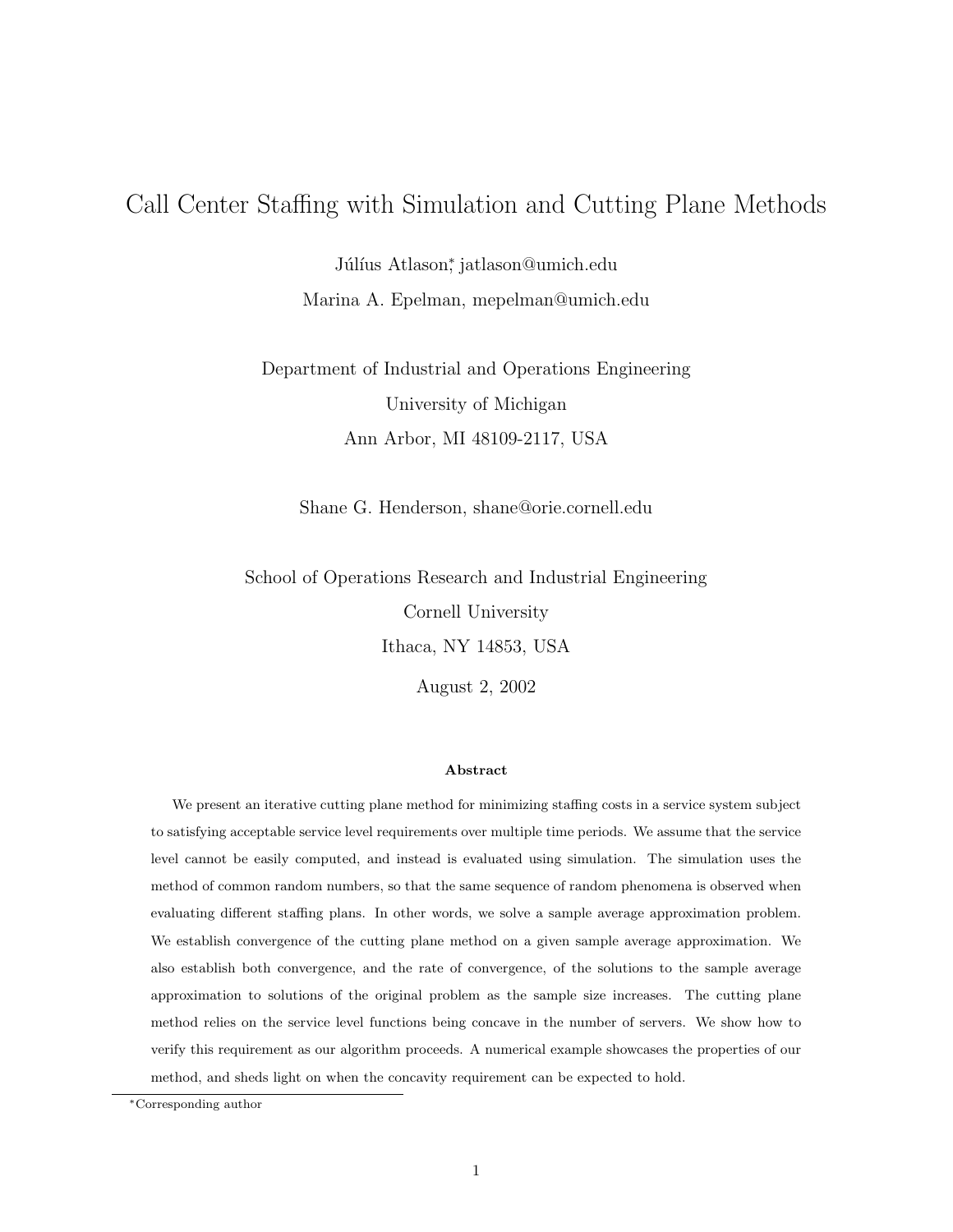## 1 Introduction

In this paper we present the theoretical properties of a cutting plane method for minimizing staffing costs in a service system subject to satisfying acceptable service level requirements over multiple time periods. This method was proposed by Henderson and Mason [1998] and combines simulation and integer programming in an iterative cutting plane algorithm. Simulation is a powerful method for analyzing complex systems, but optimization with simulation can be difficult. Linear integer programming problems, along with many other mathematical programming models, are well studied and many algorithms have been developed for solving problems in this form, but a simplification of the system is often required for modelling. Our iterative cutting-plane algorithm combines simulation and linear (integer) programming to solve resource allocation problems where the objective function, or constraints, or both, are evaluated via simulation. The algorithm relies on the concavity of the problem constraints, but in our algorithm we have a built-in robustness, so that nonconcavity can be detected.

The method of combining simulation and optimization in this way has potential applications in various service systems, such as call center staffing (which will be the focus of this paper) and emergency vehicle dispatching (which we are currently investigating). In fact, the method could potentially, with appropriate modifications, be utilized in many other areas where simulation is an appropriate modelling tool.

The problem of determining optimal staffing levels in a call center [see, e.g., Thompson, 1997] is a motivating example for our work. The decision maker faces the task of creating a collection of tours (work schedules) for the call center of low cost that together ensure a satisfactory service level. A tour is comprised of several shifts and has to observe several restrictions related to labor contracts, management policies, etc. We divide the planning horizon (typically a day or a week) into small periods (15-60 minutes) and focus on the service level in each period. We define the service level in a given period as the fraction of calls received in that period answered within a specified time limit. In this paper we focus on the problem of minimizing cost while satisfying the service level and scheduling constraints.

The traditional method for solving this problem involves two steps. First, the required staffing level in each period is estimated, independently period by period, often using queuing theory. Second, an integer program is solved to determine how many workers should be assigned to each of the tours in order to "cover" the previously assigned staffing levels. Our method combines these two steps and allows for dependence between periods. There are examples in the literature [Green, Kolesar, and Soares, 2001, Ingolfsson and Cabral, 2002] that show that significant cost savings can be obtained by doing so. Indeed, we present an example at the end of the paper showing that the staffing level in one period can have a considerable effect on the service level in another period.

The cost function is usually relatively straightforward to calculate. We can calculate the cost of each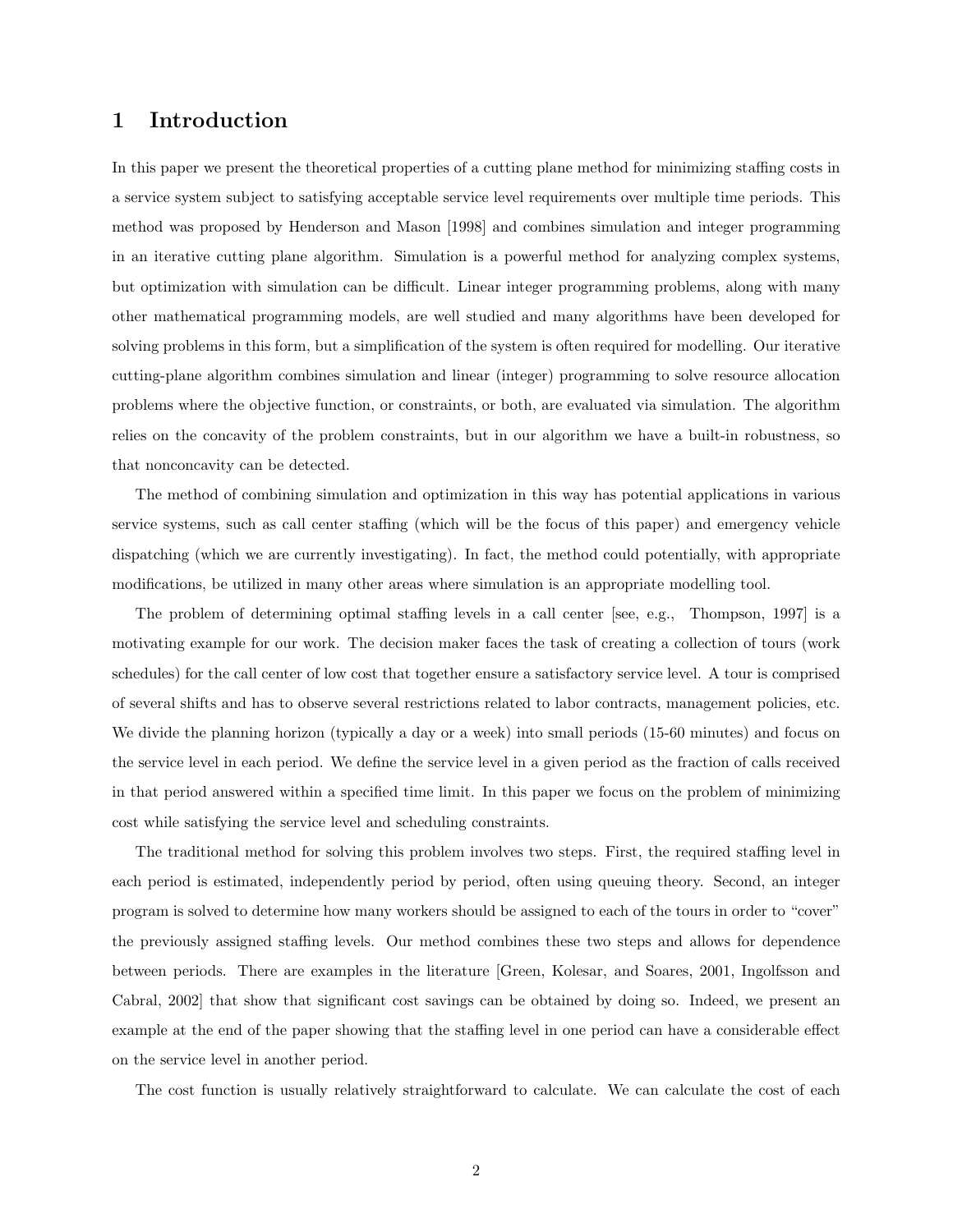tour (salary costs, appeal to employees, etc.), and multiply by the number of employees working each tour to get the overall cost. The service level, on the other hand, can be very difficult to obtain. Queuing models can be used for simple problems, but simulation must be used to accurately model complex systems. The difficulty with using simulation is the large number of possible solutions since it is impractical to evaluate all of them. By using integer programming, we hope that we only need to simulate a small portion of the solution set.

Simulation has been widely used to analyze the impact of different staffing levels on service levels and commercial simulation packages, specially designed for call centers, are available. Integer programming has also been used and then the staff requirements in each period are usually needed as an input in the model [see Mehrotra et al., 2000].

We present a cutting plane method based on the one developed by Kelley, Jr [1960]. The method solves a linear (integer) program iteratively to obtain the staffing levels, and the solution is used as an input for a simulation to calculate the service level. If the service level is unsatisfactory, we add a constraint to the linear program and go to the next iteration.

Kelley's cutting plane method applies to minimization problems, where both the objective function and feasible region (of the continuous relaxation of the integer problem) need to be convex. The costs in the call center problem are linear and we will assume that the service level function is concave, so that (see Equation (1)), the feasible region, relaxing the integer restriction, is convex. Since the service level function is unknown beforehand, we need to incorporate a mechanism into the method to verify that the concavity assumption holds. In Section 5 we present a numerical method for checking concavity of a function, when the function values and possibly gradients are only known at a finite number of points.

Morito et al. [1999] use simulation in a cutting-plane algorithm to solve a logistic system design problem at the Japanese Postal Service. Their problem is to decide where to sort mail provided that some post offices have automatic sorting machines but an increase in transportation cost and handling is expected when the sorting is more centralized. The algorithm proved to be effective for this particular problem and found an optimal solution in only 3 iterations where the number of possible patterns (where to sort mail for each office) was  $2^{30}$ . Their discussion of the algorithm is ad hoc, and they do not discuss its convergence properties.

Ingolfsson, Haque, and Umnikov [2002] present an algorithm for solving a call center staffing problem that uses a genetic algorithm for the optimization component and numerical solution of differential equations for evaluating the service level. Ingolfsson and Cabral [2002] have developed a cutting plane algorithm for this problem using queuing models instead of simulation to calculate the service levels. The cuts are generated using a heuristic, based on approximating the service level in each period as a function of the staffing level in that period, and may not be valid, although examples suggest good performance.

Cutting plane methods have been successfully used to solve two stage stochastic linear programs. In many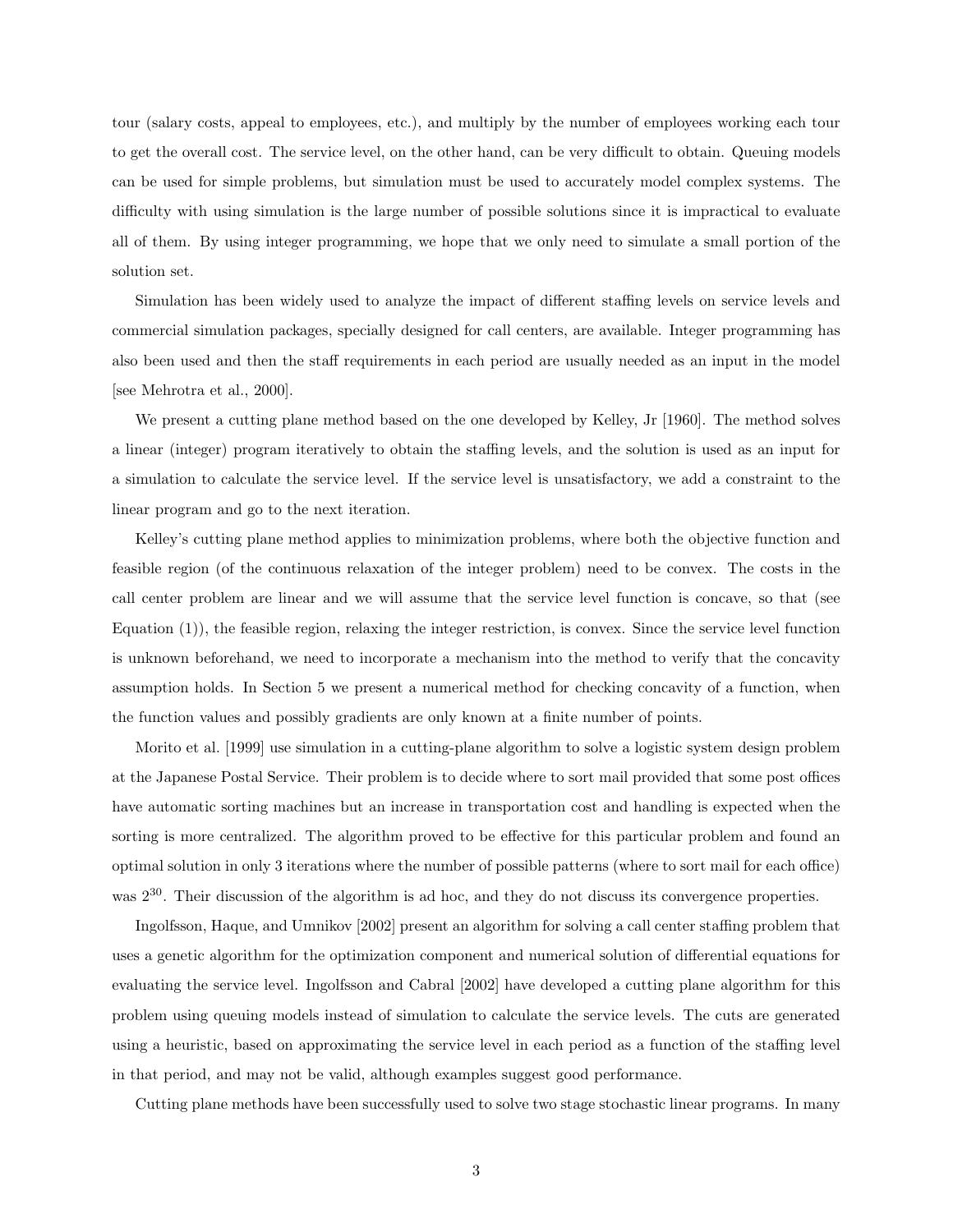applications the sample space becomes so large that one must revert to sampling to get a solution [Birge and Louveaux, 1997, Infanger, 1994]. The general cutting plane algorithm for two stage stochastic programming is known as the L-Shaped method [van Slyke and Wets, 1969] and is based on Benders decomposition [Benders, 1962]. Stochastic Decomposition [Higle and Sen, 1991] for solving the two stage stochastic linear program starts with a small sample size, which is increased as the algorithm progresses and gets closer to a good solution. Stochastic Decomposition could also be applied in our setting, but that is not within the scope of this paper.

The random nature of our problem and the absence of an algebraic form for the service level function makes the optimization challenging. We use sampling to get an estimate of the service level function, and optimize the sample average approximation. An important question is whether the solution to the sample average approximation converges to a solution to the original problem, and if so, how fast.

We apply the strong law of large numbers to prove conditions for almost sure convergence and apply a result due to Dai, Chen, and Birge [2000] to prove an exponential rate of convergence of the optimal solutions as the sample size increases. [Vogel, 1994] proved almost sure convergence in a similar setting, but we include proofs for reasons listed in Section 4.1. Shapiro and Homem-de-Mello [2000] established conditions for an exponential rate of convergence of the probability that the solution to the sample average approximation is exactly the solution to the original problem in the case of a discrete distribution and Vogel [1988] proved a polynomial rate of convergence in a similar setting but under weaker conditions than we require. The optimization of sample average approximations has also been studied in the simulation context [Chen and Schmeiser, 2001, Healy and Schruben, 1991, Robinson, 1996, Rubenstein and Shapiro, 1993].

The main contribution of this paper is to demonstrate the potential of bringing simulation and traditional optimization methods together. We establish the properties of a new method for solving call center staffing problems. In addition, we present a numerical method for checking the concavity of a function when the function value and possibly gradient is only known at a finite number of points.

The computing requirements of the algorithm presented here, as applied to realistically-sized problems, are rather large. Indeed, it is often the case that the covering integer programs alluded to earlier when one predetermines the number of staff needed in each period are difficult to solve, so that iterating such a step with simulation appears to be a rather formidable computational task. We view this work as a first step in the process of integrating the steps of determining work requirements and covering the work requirements with tours. Subsequent work will focus on exploring methods for making the method computationally feasible. We have many ideas for how this could be achieved; see Section 7 for more comments on this issue.

The paper is organized as follows. We formulate the call center staffing problem in Section 2. We present the cutting plane algorithms and its convergence properties in Section 3. The convergence and the rate of convergence of the solutions of the sample average approximation to solutions of the original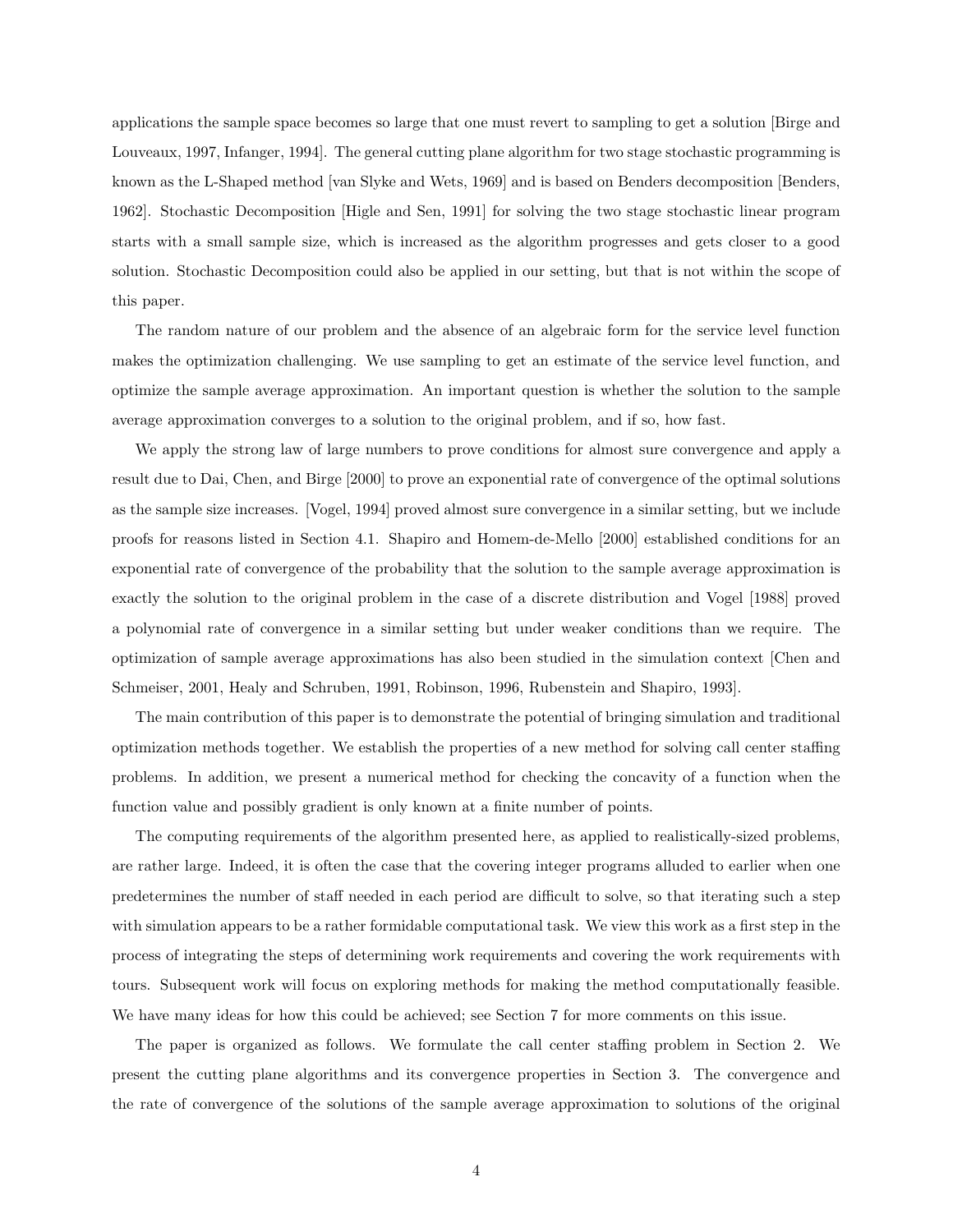problem are proved in Section 4. The numerical method for checking concavity is described in Section 5 and an implementation of the overall method is given in Section 6. Conclusions and considerations for future research are given in Section 7.

## 2 Call Center Staffing

In this section we formulate and discuss in more detail the call center staffing problem of minimizing cost subject to service level constraints.

#### 2.1 Formulation and Notation

The management of a call center needs some criteria to follow when they decide on a set of staffing levels. It is not unusual in practice to determine the staffing levels from a service level perspective. In an emergency call center, for example, it might be required that 90% of received calls should be answered within 10 seconds.

We introduce terminology and notation before we formulate the problem. The set of permissible tours (predefined work schedules over the planning horizon), can be conveniently set up in a matrix [see Dantzig, 1954]. More specifically we have

$$
A_{ij} = \begin{cases} 1 & \text{if period } i \text{ is included in tour } j \\ 0 & \text{otherwise.} \end{cases}
$$

 $E$ . From the above we see that a column in A represents a feasible tour and a row in A represents a specific period. We let p be the total number of periods and m be the number of feasible tours. If we let  $x \in \mathbb{R}^m$  be a vector where the  $j^{th}$  component represents the number of employees that work tour j, then  $Ax = y \in \mathbb{R}^p$ is a vector where the  $i^{th}$  component of y corresponds to the number of employees that are working in period *i*. We let c be the cost vector, where  $c^j$  is the cost per employee working tour j.

Next we define the service level constraints. We let  $l \in \mathbb{R}^p$  be the vector whose  $i^{th}$  component is the minimum acceptable service level in period  $i$ , for example 90%. Since, for example, the arrival and service times of customers are not known but are random, the service level in each period will be a random variable. Let  $\xi$ , a random vector, denote all the random quantities in the problem and let  $\xi^1,\ldots,\xi^n$  denote independent realizations of  $\xi$ . Let  $N^i(\xi)$  be the number of calls received in period i and let  $S^i(y,\xi)$  be the number of those calls answered within a pre-specified time limit, for example 10 seconds, based on the staffing level y. The ratio of customers receiving adequate service in period  $i$  in the long run is then

$$
\lim_{n \to \infty} \frac{\sum_{d=1}^{n} S^{i}(y, \xi^{d})}{\sum_{d=1}^{n} N^{i}(\xi^{d})} = \frac{\lim_{n \to \infty} n^{-1} \sum_{d=1}^{n} S^{i}(y, \xi^{d})}{\lim_{n \to \infty} n^{-1} \sum_{d=1}^{n} N^{i}(\xi^{d})}.
$$

If  $EN^{i}(\xi) < \infty$  then the strong law of large numbers can be applied separately to both the numerator and denominator of this expression, and then the desired long-run ratio is  $E[S^i(y,\xi)]/E[N^i(\xi)]$ . Thus,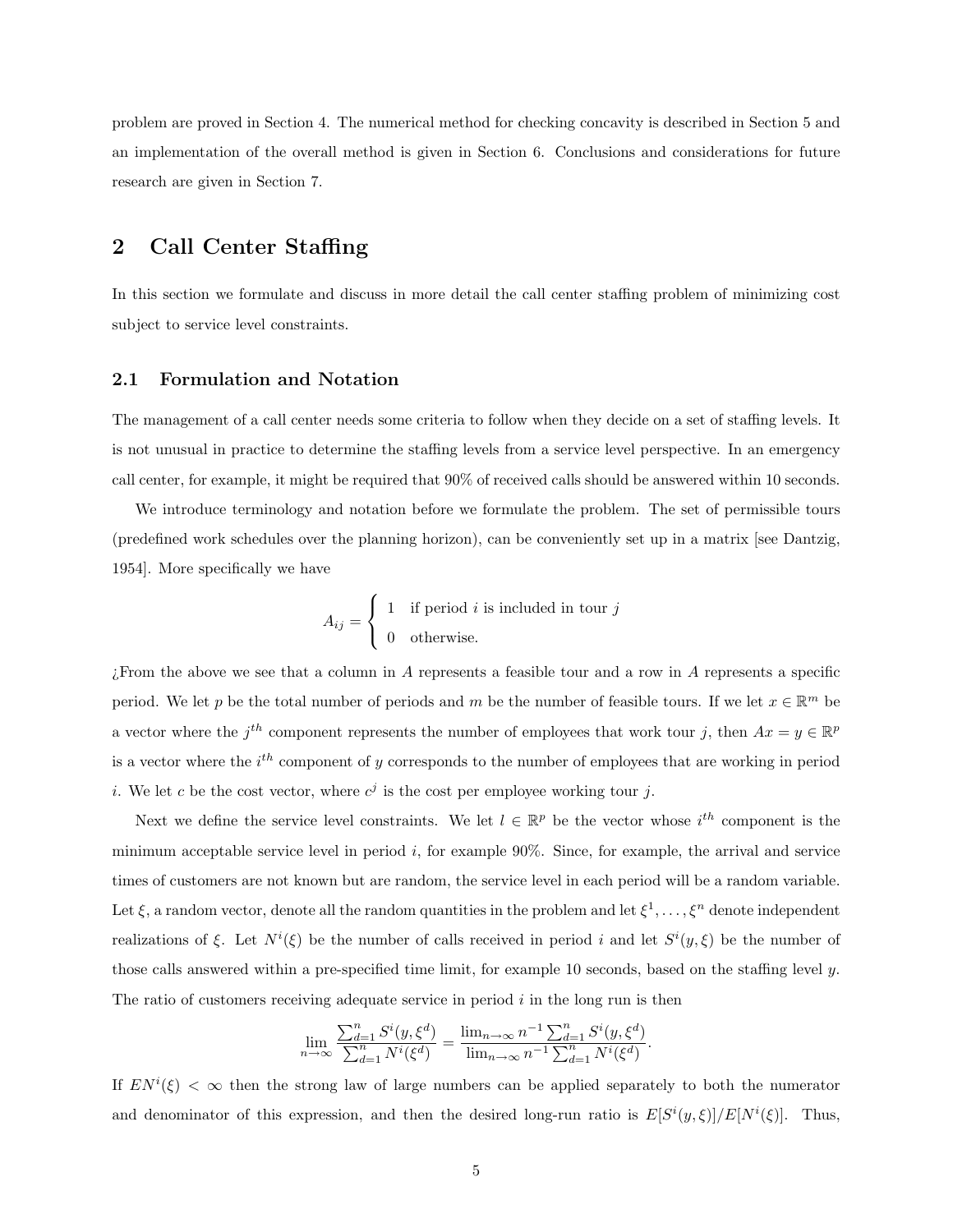$E[S^i(y,\xi)]/E[N^i(\xi)] \geq l^i$  is a natural representation of the service level constraint (excluding the pathological case  $E[N^{i}(\xi)]=0$  in period *i*. If we define  $G^{i}(y,\xi) := S^{i}(y,\xi) - l^{i}N^{i}(\xi)$  then we can conveniently write the service level constraint as  $E[G^i(y,\xi)] \geq 0$ . Define  $g^i(y) := E[G^i(y,\xi)]$  as the expected service level in period i as a function of the server allocation vector y and let  $g : \mathbb{R}^p \to \mathbb{R}^p$  be a function whose  $i^{th}$  component is  $g^i$ .

We are now ready to formulate the problem of minimizing staffing costs subject to satisfying a minimum service level in each period. It is

min 
$$
c^T x
$$
  
\nsubject to  $Ax \geq y$   
\n $g(y) \geq 0$   
\n $x \in X$   
\n $x, y \geq 0$  and integer,

where X is a compact set. The compactness of X can be easily justified in practice. It is, for example, impossible to hire an infinite number of employees, and there are usually budget constraints which impose an upper bound on  $x$  since  $c$  is generally positive. We also define, for future reference,

$$
Y := \{ y \ge 0 \text{ and integer} : \exists 0 \le x \in X \text{ and integer with } Ax \ge y \}.
$$

Note that Y is a finite set since X is compact and the entries in A are either 0 or 1. The functions  $g^{i}(y)$ are expected values, and the underlying model might be so complex that an algebraic expression for  $g(y)$ can not be easily obtained. Therefore, simulation could be the only viable method for estimating  $g(y)$ . In the next subsection we formulate (1) as an approximate problem, where the expected values are replaced by sample averages.

#### 2.2 Sample Average Approximation of the Call Center Problem

In this paper we assume that the algebraic form of the service level function  $g(y)$  is not available, and that its value is evaluated using simulation. Suppose we run a simulation with sample size  $n$ , where we independently generate the samples  $\{\xi^d\}_{d=1}^n$  from the distribution of  $\xi$ , to get an estimate of the expected values  $g(y)$ . Let  $\bar{g}_n(y) = \frac{1}{n}$  $\sum_{d=1}^{n} G(y, \xi^d)$  be the resulting estimates and let  $\bar{g}_n^i(y)$  denote the  $i^{th}$  component of  $\bar{g}_n(y)$ . We use this notation to formulate the sample average approximation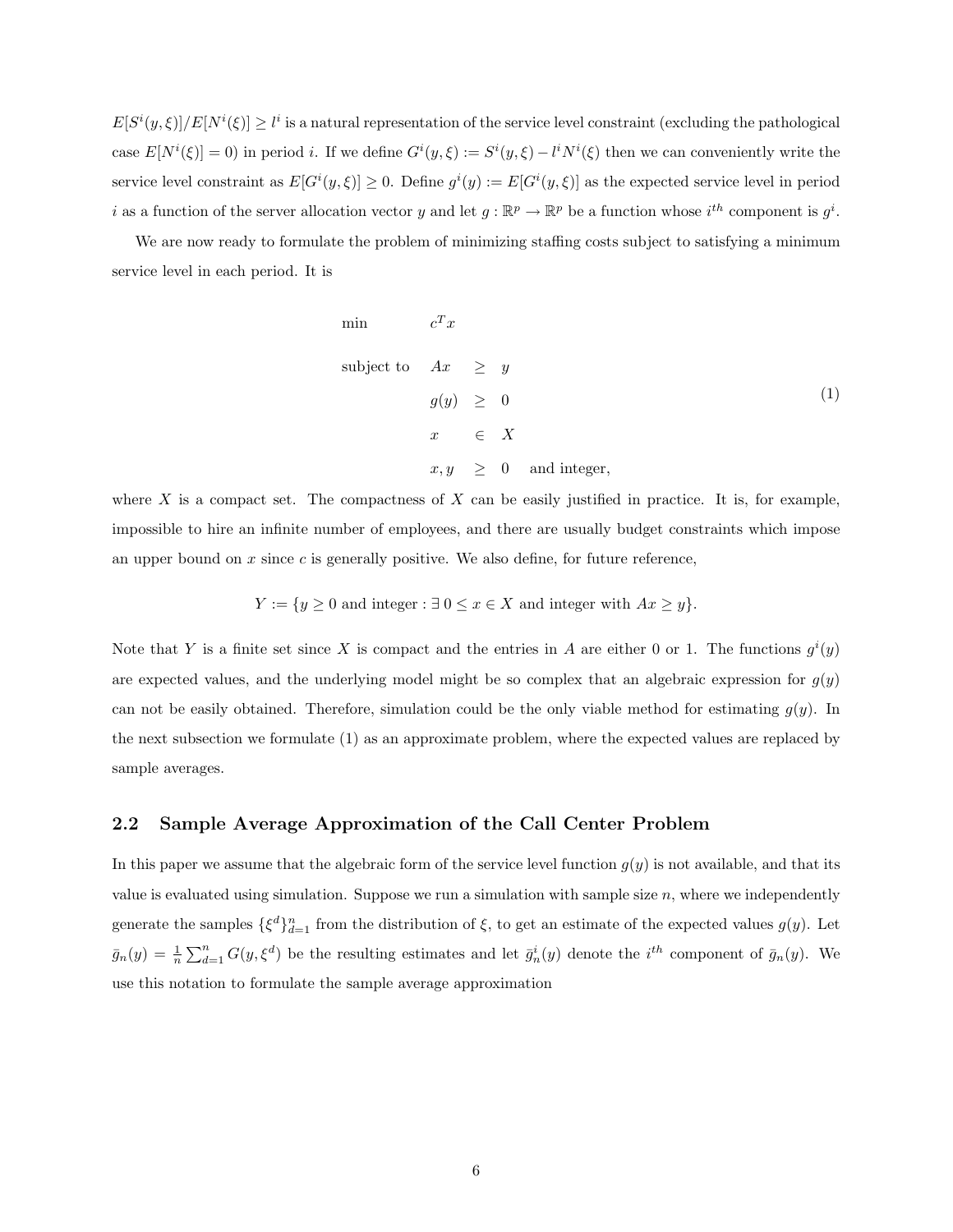min  $c^T x$ subject to  $Ax \geq y$  $\bar{g}_n(y) \geq 0$  $x \in X$  $x, y \geq 0$  and integer. (2)

The problem above is linear except for the service level function  $\bar{g}_n(y)$ . We assume that each of the component functions  $\bar{g}_n^i(y)$  are concave so that we can approximate them with piecewise linear concave functions and solve the sample average approximation by using cutting plane methods. In the next subsection we discuss the concavity assumption in more detail.

#### 2.3 Concave Service Levels

Intuitively, we would expect that the service level increases if we increase the number of employees in any given period. We also conjecture that the marginal increase in service level decreases as we add more employees. If these speculations are true then  $g^{i}(y)$  is increasing and concave in each component of y for all *i*. We will make the stronger assumption that  $g^{i}(y)$  and  $\bar{g}_{n}^{i}(y)$  are increasing componentwise and jointly concave in  $y$ , for all i. Our initial computational results suggest that this is a reasonable assumption, at least within a region containing practical values of  $y$  (see Section 6). Others have also studied the convexity of performance measures of queuing systems. Aksin and Harker [2001] show that the throughput of a call center is stochastically increasing and directional concave in the sample path sense as a function of the allocation vector y in a similar setting. Analysis of the steady state waiting time of customers in an  $M/M/s$  queue shows that its expected value is a convex and decreasing function of the number of servers s [Dyer and Proll, 1977], its expected value is convex and increasing as a function of the arrival rate [Chen and Henderson, 2001] and its distribution function evaluated at any fixed w say, is concave and decreasing as a function of the arrival rate [Chen and Henderson, 2001]. See other references in Chen and Henderson [2001] for further studies in this direction.

If the concavity assumption holds, then we can approximate the service level function with piecewise linear concave functions, which can be generated as described below. The following definition is useful:

**Definition 1** [in Rockafellar, 1970, p. 308] Let  $y^k \in \mathbb{R}^p$  be given. If  $h : \mathbb{R}^p \to \mathbb{R}$  is a concave function and  $q(y^k) \in \mathbb{R}^p$  is such that

$$
h(y) \le h(y^k) + q(y^k)^T (y - y^k), \ \forall \, y \in \mathbb{R}^p \tag{3}
$$

then  $q(y^k)$  is a subgradient of h at  $y^k$ .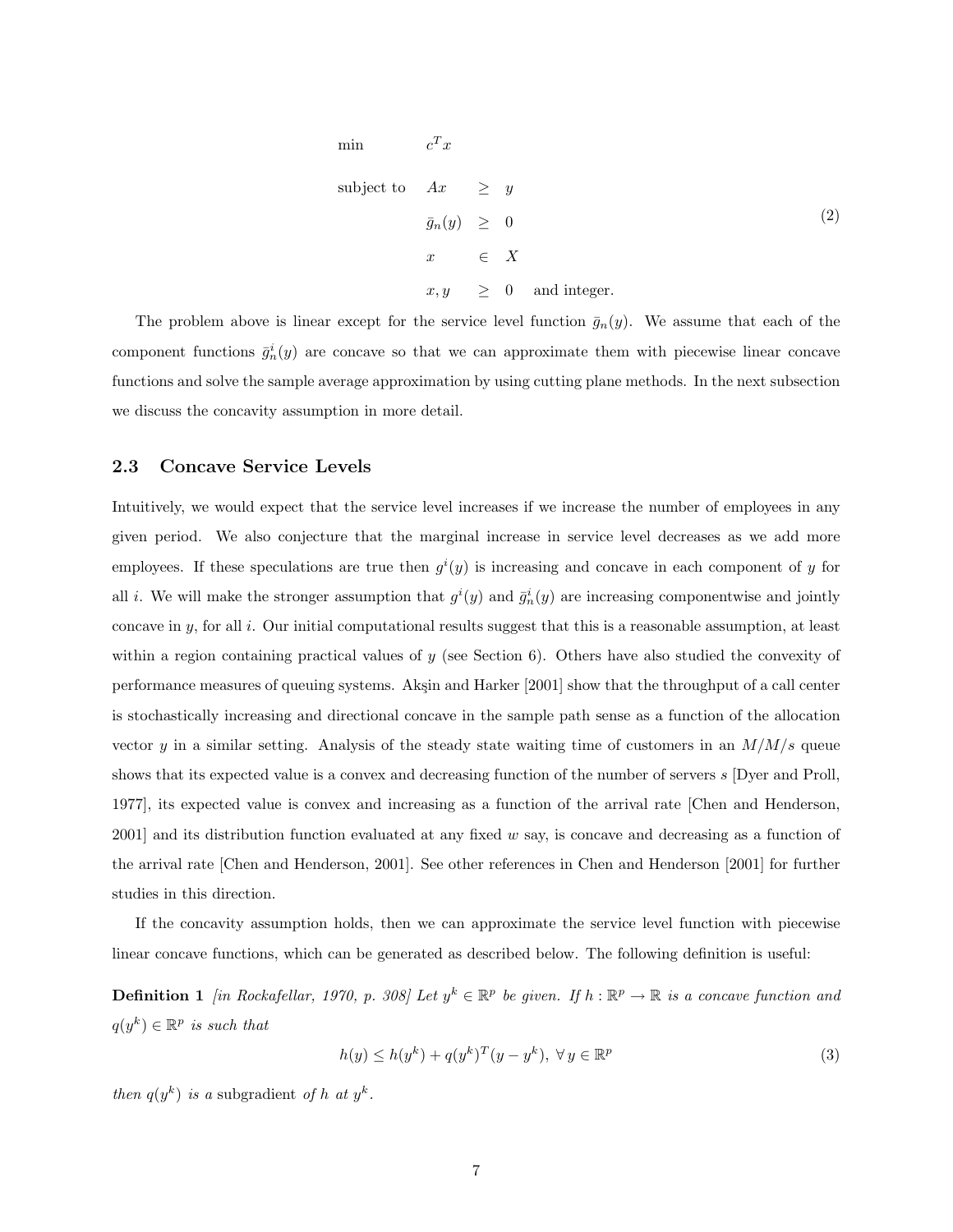The term "supergradient" might be more appropriate since the hyperplane  $\{h(y^k) + q(y^k)^T(y - y^k)\}\$ lies above the function  $h$ , but we use "subgradient" to conform with the literature. A concave function has at least one subgradient at every point [see Theorem 3.5.2 in Bazaraa et al., 1993]. The notion of concavity and subgradients is defined for functions of continuous variables, but we are dealing with functions of integer variables. We say that such a function h is concave if no points of the form  $(x, h(x)) \in \mathbb{R}^{p+1}$  (with  $x \in \mathbb{Z}^p$ ) lie in the interior of the convex hull of the set  $\{(y, h(y)) : y \in \mathbb{Z}^p\} \subseteq \mathbb{R}^{p+1}$ . We replace  $\mathbb{R}^p$  with  $\mathbb{Z}^p$  in Definition 1 to define the subgradient of a function with integer domain.

Let  $q^i(y^k)$  and  $\bar{q}_n^i(y^k)$  be subgradients at  $y^k$  of  $g^i$  and  $\bar{g}_n^i$ , respectively. There are many potential methods one might consider to obtain the subgradients. Finite differences using differences of length 1 appear reasonable since we are working with integer variables. There are, however, examples where that fails to produce a subgradient, even for a concave nondecreasing function. Still, we used finite differences in our numerical study and converged to an optimal solution of the sample average approximation. Gradients might also be obtained using infinitesimal perturbation analysis (IPA) [see, e.g., Glasserman and Ho, 1991]. Before using IPA we would have to extend the service level function to a differentiable function defined over a continuous domain, since IPA is applied in settings where the underlying function is differentiable.

The subgradients are used to approximate the service level constraints. Let  $y^k$  be a given server allocation vector, and suppose that  $\bar{g}_n^i(y^k)$  and  $\bar{q}_n^i(y^k)$  are obtained via simulation. If our assumptions about concavity hold then by Definition 1 we must have  $\bar{g}_n^i(y) \leq \bar{g}_n^i(y^k) + \bar{q}_n^i(y^k)^T(y - y^k)$  for all allocation vectors y, and all *i*. We want y to satisfy  $\bar{g}_n(y) \geq 0$  and therefore it is necessary that

$$
0 \le \bar{g}_n^i(y^k) + \bar{q}_n^i(y^k)^T (y - y^k), \tag{4}
$$

for all i.

In the next section we show how to use the subgradients in a cutting plane algorithm to solve the sample average approximation (2).

## 3 The Cutting Plane Method

In this section we present a cutting plane algorithm for solving the sample average approximation (2). We select a fixed sample size at the beginning of the algorithm and use the same samples (common random numbers) in each iteration. This minimizes the effect of sampling in that we only work with one function  $\bar{g}_n$  instead of getting a new  $\bar{g}_n$  function in each iteration, which could, for example, invalidate the concavity assumption.

The typical cutting plane algorithm for (2) works as follows: We relax the nonlinear service level constraints to convert the call center staffing problem into a linear integer problem. We solve the linear integer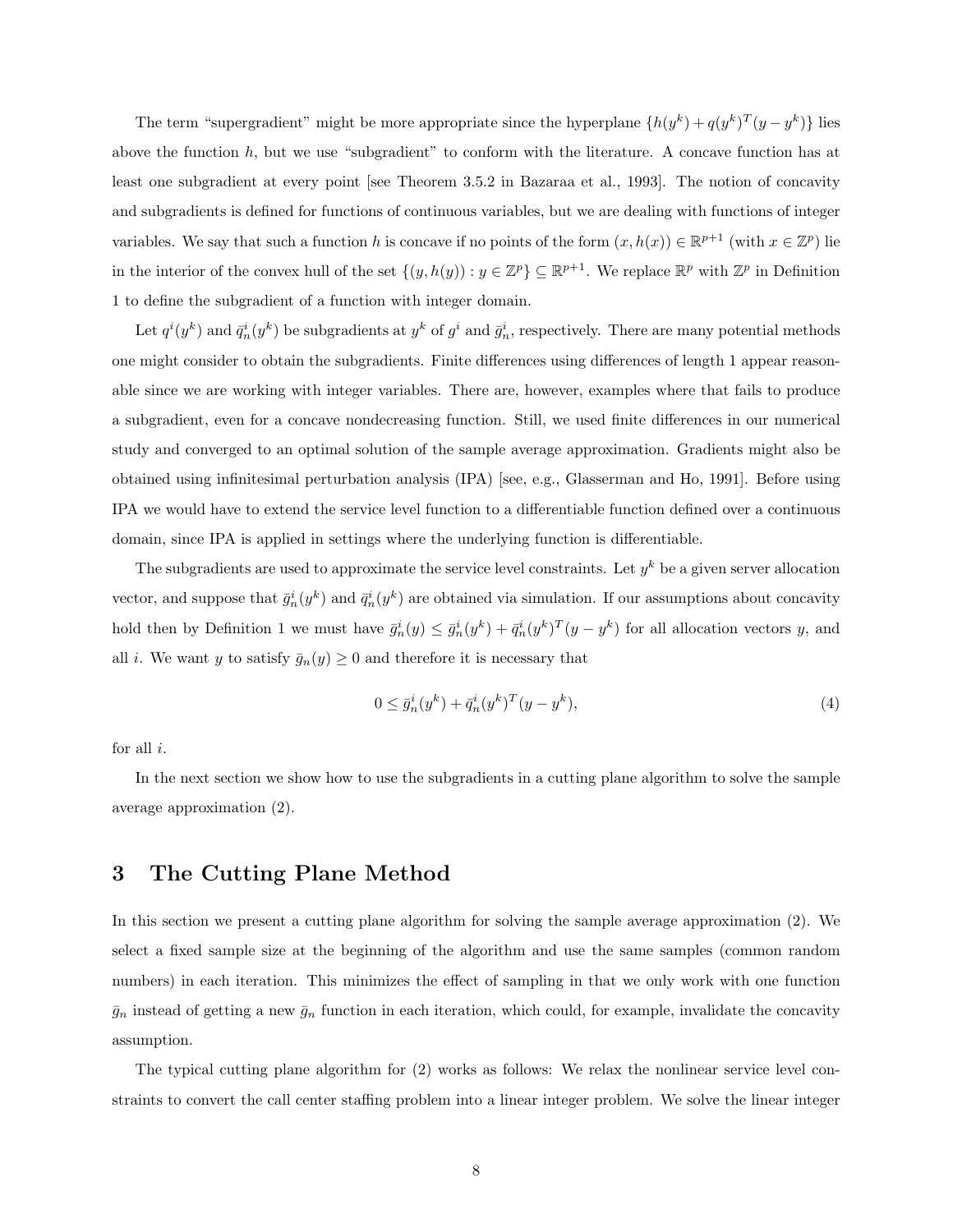problem and run a simulation with the staffing levels obtained from the solution. If the service levels meet the service level constraints as approximated by the sample average then we stop with an optimal solution to (2). If a service level constraint is violated then we add a linear constraint to the relaxed problem that eliminates the current solution but does not eliminate any feasible solutions to the sample average approximation.

Our algorithm fits the framework of Kelley's cutting plane method [Kelley, Jr, 1960]. It differs from the traditional description of the algorithm only in that we use a simulation to generate the cuts and evaluate the function values instead of having an algebraic form for the function and using analytically determined gradients to generate the cuts. Nevertheless, we include a proof of convergence of our cutting plane method, since its statement is specific to our algorithm and it makes the results clearer.

The relaxed problem for (2) that we solve in each iteration is

$$
\begin{array}{rcl}\n\text{min} & c^T x \\
\text{subject to} & Ax & \geq y \\
& D_k y & \geq d_k \\
& x & \in X \\
& x, y & \geq 0 \text{ and integer.}\n\end{array} \tag{5}
$$

We replaced the constraints  $\bar{g}_n(y) \geq 0$  with linear constraints  $D_k y \geq d_k$ . The subscript k indicates the iteration number in the cutting plane algorithm. The constraint set  $D_k y \geq d_k$  is initially empty but we add more constraints to it as the algorithm evolves.

At iteration k we solve an instance of (5) to obtain the solution pair  $(x^k, y^k)$ . For the server allocation vector  $y^k$  we run a simulation to calculate  $\bar{g}_n(y^k)$ . If we find that the service level is unacceptable, i.e., if  $\bar{g}_n^i(y^k) < 0$  for some i, then we add the constraint (4) to the set  $D_k y \ge d_k$ , i.e., we add the component  $l^{i} - \bar{g}_{n}^{i}(y^{k}) + \bar{q}_{n}^{i}(y^{k})^{T}y^{k}$  to  $d_{k}$  and the row vector  $\bar{q}_{n}^{i}(y^{k})^{T}$  to  $D_{k}$ . We add a constraint for all periods i where the service level is unacceptable. Otherwise, if the service level is acceptable in all periods then we terminate the algorithm with an optimal solution to the sample average approximation (2).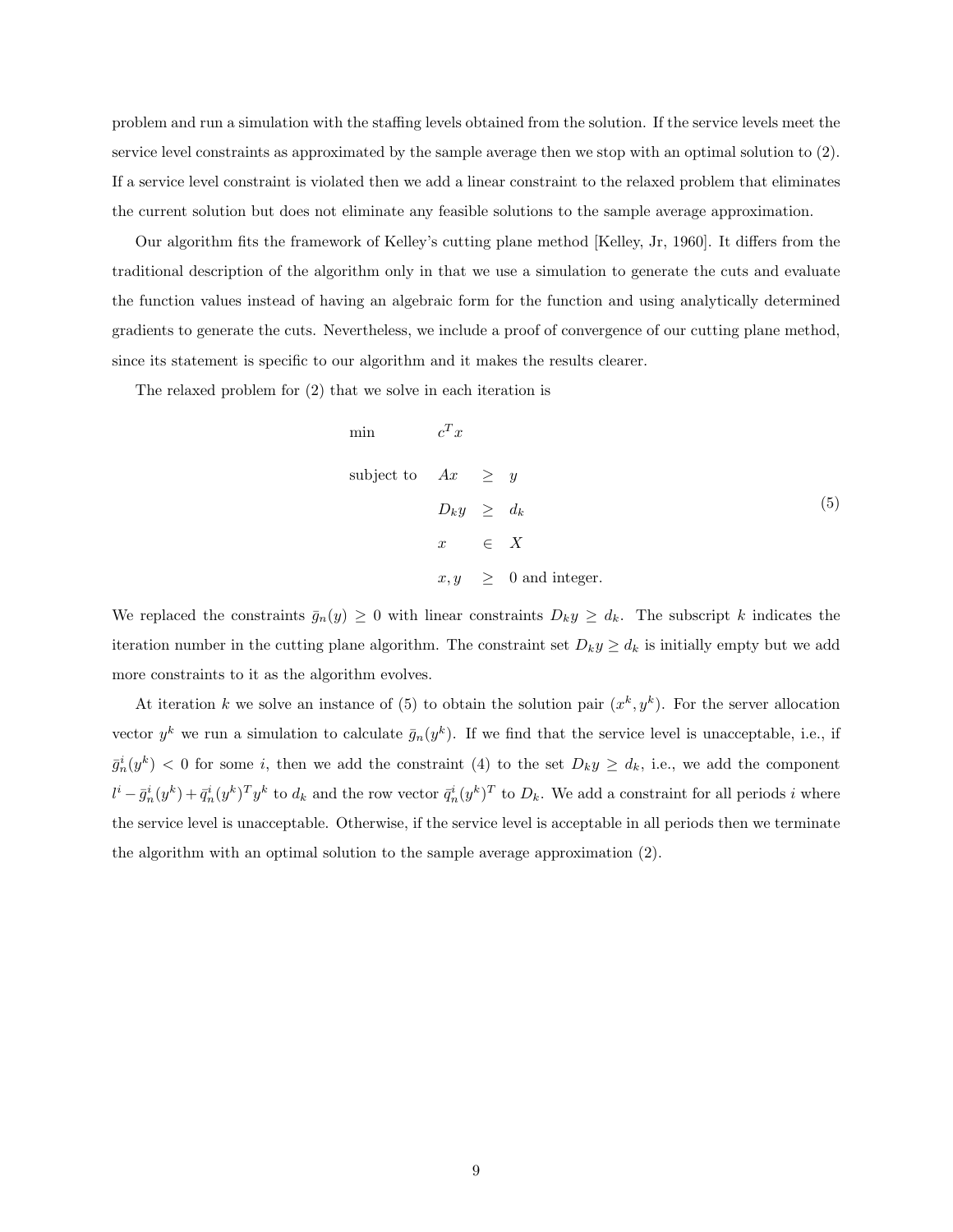### Algorithm 1

**Initialization** Generate *n* independent samples from the distribution of  $\xi$ . Let  $k \leftarrow 1$ ,  $D_1$  and  $d_1$  be empty.

**Step 1** Solve (5) and let  $(x^k, y^k)$  be an optimal solution.

Step 1a Stop with an error if (5) was infeasible.

**Step 2** Run a simulation to obtain  $\bar{g}_n(y^k)$ .

**Step 2a** If  $\bar{g}_n(y^k) \ge 0$  then stop. Return  $(x^k, y^k)$  as an optimal solution.

**Step 3** Compute, by simulation,  $\bar{q}_n^i(y^k)$  for all i for which  $\bar{g}_n^i(y^k) < 0$ , and add the cuts (4) to  $D_k$  and  $d_k$ .

**Step 4** Let  $d_{k+1} \leftarrow d_k$  and  $D_{k+1} \leftarrow D_k$ . Let  $k \leftarrow k+1$ . Go to step 1.

It is usually not necessary to store the n independent samples referred to in the initialization phase. Instead, we only need to store a few numbers, called seeds, and reset the random number generators (streams) in the simulation with the seeds at the beginning of each iteration. See Law and Kelton [2000] for more details on this approach to implementing common random numbers. To speed up the algorithm it is possible to start with  $D_1$  and  $d_1$  nonempty. Ingolfsson and Cabral [2002] developed, for example, lower bounds on y. They point out that if there is an infinite number of servers in all periods except period i and if  $\tilde{y}_i$  is the minimum number of employees required in period  $i$  in this setting so that the service level in period  $i$  is acceptable, then  $y_i \geq \tilde{y}_i$  for all y satisfying  $g(y) \geq 0$ . We could select  $D_1$  and  $d_1$  to reflect such lower bounds.

If the algorithm terminates in Step 1a then the sample average approximation is infeasible. That could be due to either a sampling error, i.e., the sample average approximation does not have any feasible points even though the original problem is feasible, or that the original problem is infeasible. As a remedy, either the sample size should be increased, or the original problem should be reformulated, e.g., the acceptable service level should be lowered, or more employees should be allocated (expand  $X$ ).

In the algorithm above we solve an integer linear program and add constraints to it in each iteration until we terminate. The integer linear problem always has a larger feasible region than the sample average approximation (2), so  $c^T x^k \leq c^T x^{k+1} \leq c^T x_n^*$ , where  $(x_n^*, y_n^*)$  is an optimal solution for (2). An important question is whether  $\lim_{k\to\infty} c^T x^k = c^T x^*_n$ . The following theorem answers this question in the positive.

#### **Theorem 1** 1. The algorithm terminates in a finite number of iterations.

2. Suppose that each component of  $\bar{g}_n$  is concave in y. Then the algorithm terminates with an optimal solution to  $(2)$  if and only if  $(2)$  has a feasible solution.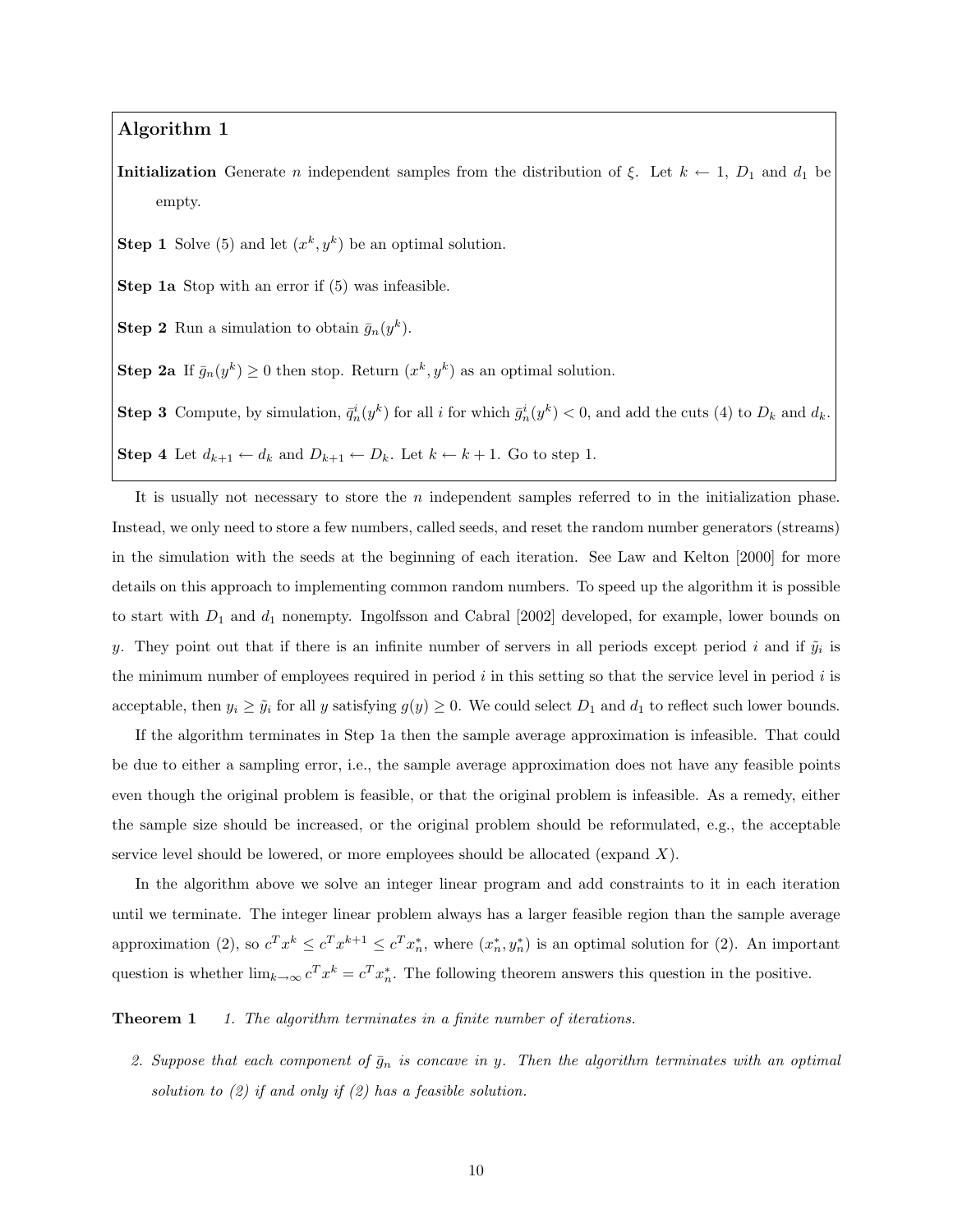#### Proof:

1.  $Y$  is a finite set and it is therefore sufficient to show that no point in  $Y$  is visited more than once. Suppose that the algorithm did not terminate after visiting point  $y^t$ . That means that  $\bar{g}_n(y^t) \ngeq 0$  and we added one or more cuts of the form

$$
0 \le \bar{g}_n^i(y^t) + \bar{q}_n^i(y^t)^T (y - y^t), \quad i \in \{1, \dots, p\}
$$

to (5). Suppose that  $y^k = y^t$ , for some  $k > t$ . Since  $y^k$  is the solution for (5) at step k it must satisfy the cuts added at iteration t, i.e.  $0 \leq \bar{g}_n^i(y^t) + \bar{q}_n^i(y^t)^T(y^k - y^t) = \bar{g}_n^i(y^t)$ , which is a contradiction because this constraint was added since  $\bar{g}_n^i(y^t) < 0$ . Hence, we visit a new point in the set Y in each iteration and thus the algorithm terminates in a finite number of iterations.

2. Suppose first that (2) does not have a feasible solution. Then no  $y \in Y$  satisfies  $\bar{g}_n(y) \geq 0$ . The algorithm only visits points in  $Y$ , so the optimality condition in step 2a is never satisfied. Since the algorithm terminates in a finite number of iterations it must terminate with the relaxed problem being infeasible.

Suppose now that (2) is feasible. The problem (5) solved in Step 1 is a relaxed version of (2) since  $\bar{g}_n$  is concave, so (5) is feasible in every iteration. Therefore, the algorithm terminates in step 2a with  $(x^k, y^k)$  as the solution. But  $\bar{g}_n(y^k) \ge 0$  by the termination criteria, so it is an optimal solution to (2).

 $\Box$ 

The theorem above states that we terminate with an optimal solution to the sample average approximation so long as one exists. In the next section we discuss the convergence of that solution to an optimal solution to the original problem  $(1)$  as the sample size *n* increases.

# 4 Convergence of Solutions of the Sample Average Approximation to Solutions of the Original Problem

We have established that the cutting plane algorithm will identify an optimal solution of the problem (2). The problem (2) was formed by approximating the expected service level constraints of problem (1), and we will next investigate if solutions of the sample average approximation converge to a solution of the original problem. We show, by using the strong law of large numbers (SLLN), that the set of optimal solutions of the sample average approximation is a subset of the set of optimal solutions for the original problem w.p.1 as the sample size gets large. Furthermore, we show that the probability of this event approaches 1 exponentially fast when we increase the sample size. These results require the existence of at least one optimal solution for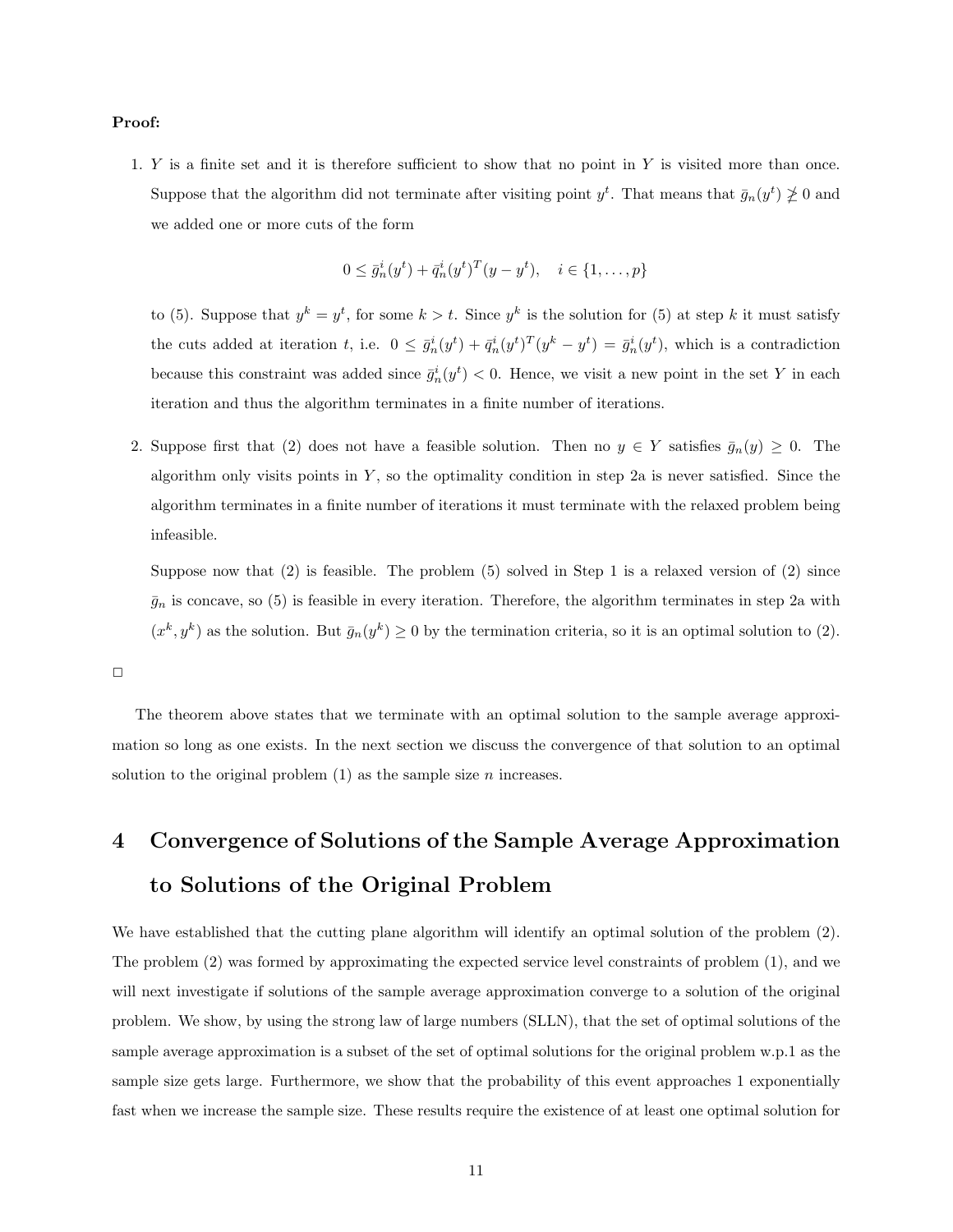the original problem to satisfy the expected service level constraints with strict inequality, but this regularity condition can be easily justified for practical purposes as will be discussed later.

## 4.1 Almost Sure Convergence of Optimal Solutions of the Sample Average Approximation

The results in this section may be established by specializing the results in Vogel [1994]. We choose to provide direct proofs in this section for 3 main reasons:

- 1. The additional structure in our setting allows a clearer statement and proof of the results.
- 2. The proofs add important insight into why solving the sample average approximation is a sensible approach.
- 3. The proofs serve as an excellent foundation to develop an understanding of the "rate of convergence" results that follow in Section 4.2.

The effect of the sampling on the optimization problem is to change the shape of the feasible region. It directly affects the service level constraint, so we will rewrite the problems  $(1)$  and  $(2)$  to make the effect more transparent and to make the proofs easier to read. First define

$$
f(y) := \min_{\{x \ge 0 \text{ and integer}: x \in X, Ax \ge y\}} c^T x,
$$

where  $f(y) = +\infty$  if the set  $\{x \ge 0 \text{ and integer} : x \in X, Ax \ge y\}$  is empty. Now we can rewrite problem (1) as

$$
\begin{array}{ll}\n\text{min} & f(y) \\
\text{subject to} & y \quad \in \quad Y \\
& g(y) \quad \geq \quad 0\n\end{array} \tag{6}
$$

and its sample average approximation, which is equivalent to (2), as

$$
\begin{array}{ll}\n\text{min} & f(y) \\
\text{subject to} & y \quad \in Y \\
& \bar{g}_n(y) \geq 0.\n\end{array} \tag{7}
$$

We are interested in the properties of the optimal solutions of  $(7)$  as the sample size n gets large. It turns out, by an application of the SLLN, that any optimal solution of (6) that satisfies  $g(y) > 0$ , i.e.,  $g^{i}(y) > 0$ for all i, is an optimal solution of (7) with probability 1 (w.p.1) as n goes to infinity. We make a few more definitions before we prove this. Let

$$
\overline{g}_{\infty}(y) := \lim_{n \to \infty} \overline{g}_n(y),
$$
  

$$
F^* := \text{the optimal value of (6)}
$$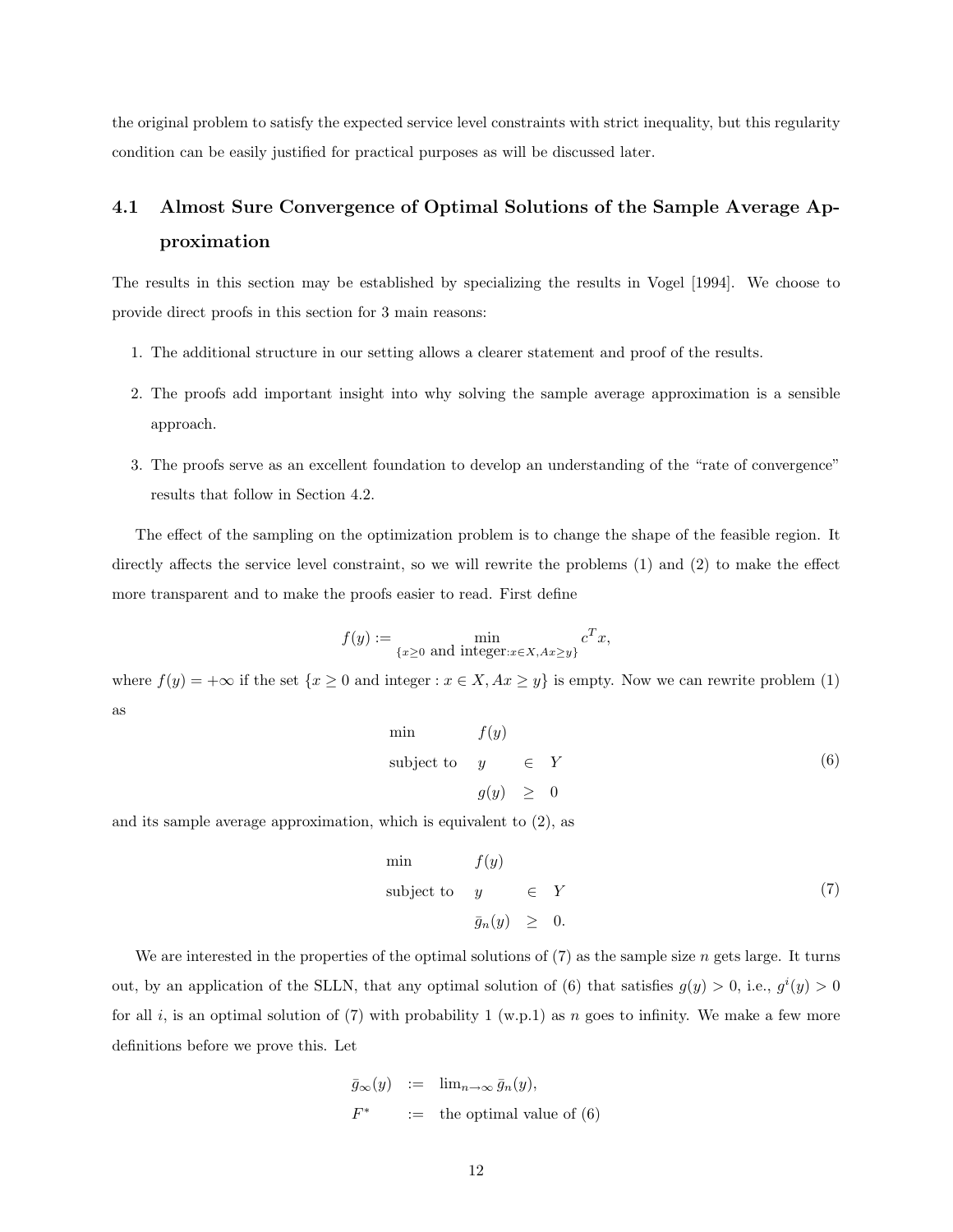and define the sets

Y ∗  $:=$  the set of optimal solutions to  $(6)$ ,  $Y_0^* := \{ y \in Y^* : g(y) > 0 \},\$  $Y_1$  := { $y \in Y : f(y) \leq F^*, g(y) \not\geq 0$ },  $Y_n^*$  := the set of optimal solutions to (7).

Note that  $Y_1$  is the set of solutions to  $(6)$  that have the same or lower cost than an optimal solution, and satisfy all constraints except the service level constraints. We are concerned with solutions in this set since they could be feasible (optimal) to the sample average approximation (7) if the difference between the sample average,  $\bar{g}_n$ , and g is large. We show that when  $Y_0^*$  is not empty,  $Y_0^* \subseteq Y_n^* \subseteq Y^*$  for all n large enough w.p.1. We say that property  $E(n)$  holds for all n large enough w.p.1 if and only if  $P[\exists N < \infty : E(n)]$ holds  $\forall n \geq N$ ] = 1. (Here N should be viewed as a random variable.) Sometimes such statements are communicated by saying that  $E(n)$  holds *eventually*.

We start with two lemmas. The first one establishes properties of  $\bar{g}_{\infty}(y)$  by repeatedly applying the SLLN. The second shows that solutions to (6) satisfying  $g(y) > 0$ , and infeasible solutions, will be feasible and infeasible respectively, w.p.1 for problem (7) when n gets large. The only condition  $q(y)$  has to satisfy is that it has to be finite for all  $y \in Y$ . That assumption is easily justified by noting that the absolute value of each component of  $g(y)$  is bounded by the expected number of arrivals in that period, which would invariably be finite in practice.

Even though we restrict attention to optimal solutions, the overall approach would not change if we wanted to prove that all "interior" feasible solutions for  $(6)$  are eventually feasible for  $(7)$  w.p.1 and that all infeasible solutions for (6) are eventually infeasible for (7). This may lend some intuition, since it will then almost invariably be the case that the feasible region of the sample average approximation converges to the feasible region of the original problem and therefore the set of optimal solutions converges. Define

$$
||g|| = \max_{y \in Y} ||g(y)|| = \max_{y \in Y} \max_{i=1,\dots,p} |g^{i}(y)|.
$$

Note that there are two norms defined in this statement.

**Lemma 2** 1. Suppose that  $||g(y)|| < \infty$  for some fixed  $y \in \mathbb{R}$ . Then  $\bar{g}_{\infty}(y) = g(y)$  w.p.1.

2. Suppose that  $||g|| < \infty$  and  $\Gamma \subset \mathbb{R}^p$  is a finite set. Then  $\bar{g}_{\infty}(y) = g(y) \ \forall \ y \in \Gamma \ w.p.1$ .

#### Proof:

- 1. The SLLN [see Theorem 6.1 in Billingsley, 1995], gives  $\bar{g}^i_\infty(y) = g^i(y)$  w.p.1. So  $P[\bar{g}_\infty(y) = g(y)] \ge$  $1 - \sum_{i=1}^{p} P[\bar{g}_{\infty}^{i}(y) \neq g^{i}(y)] = 1.$
- 2. Note that  $P[\bar{g}_{\infty}(y) = g(y), \forall y \in \Gamma] \ge 1 \sum_{y \in \Gamma} P[\bar{g}_{\infty}(y) \neq g(y)] = 1$  since  $\Gamma$  is finite.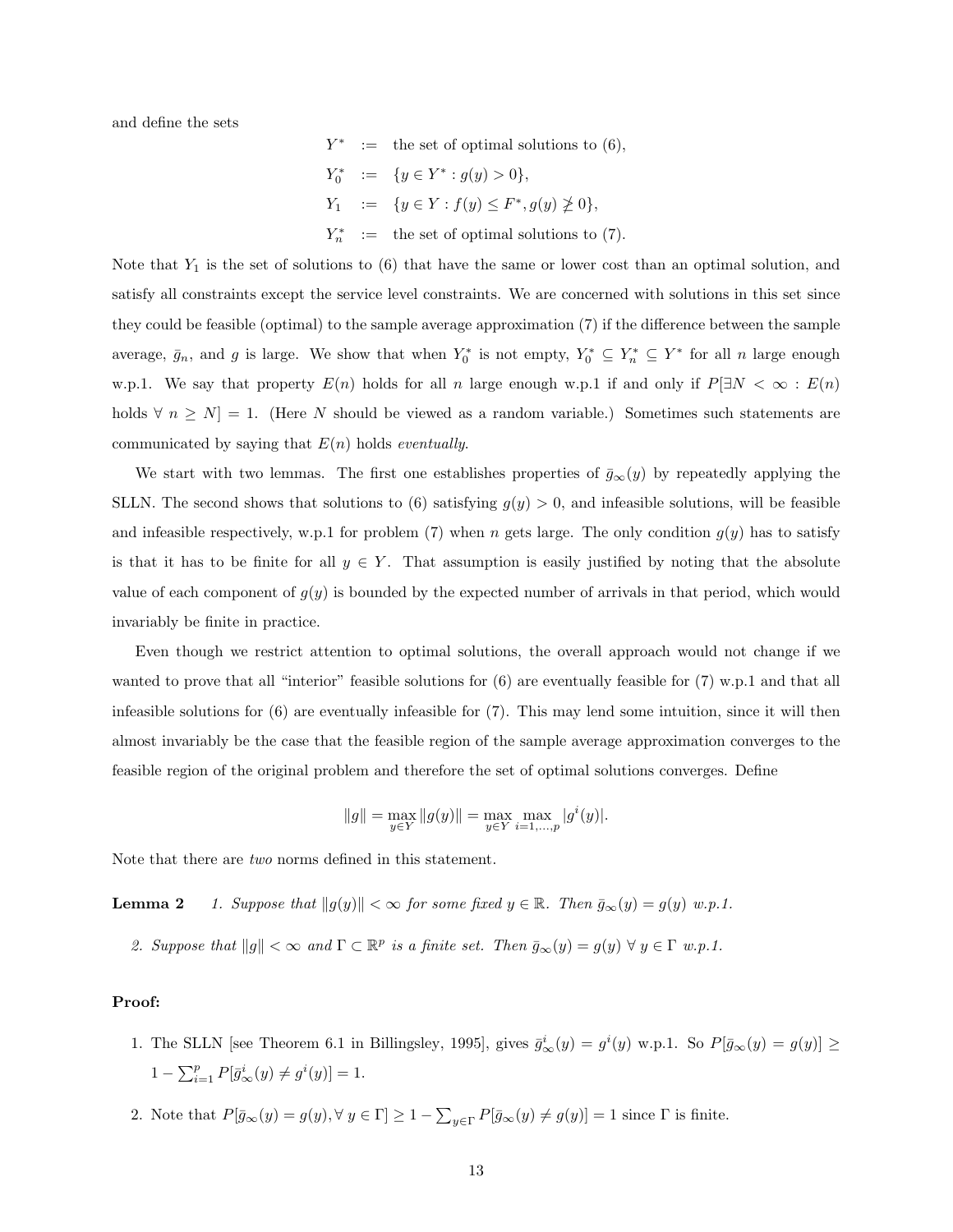- **Lemma 3** Suppose that  $||g|| < \infty$ . Then
	- 1.  $\bar{g}_n(y) \geq 0$ ,  $\forall y \in Y_0^*$  for all n large enough w.p.1.
	- 2. All  $y \in Y_1$  are infeasible for the sample average approximation (7) for all n large enough w.p.1.

#### Proof:

- 1. The result is trivial if  $Y_0^*$  is empty, so suppose it is not. Let  $\epsilon = \min_{y \in Y_0^*} \min_{i \in \{1, ..., p\}} \{g^i(y)\}\.$  Then  $\epsilon > 0$  by the definition of  $Y_0^*$ . Let  $N_0 = \inf\{n_0 : \max_{y \in Y_0^*} ||\bar{g}_n(y) - g(y)||_{\infty} < \epsilon, \forall n \geq n_0\}$ , with the infimum defined as  $+\infty$  if the set is empty, and then  $\bar{g}_n(y) \geq 0$ ,  $\forall y \in Y_0^*$ ,  $\forall n \geq N_0$ . Now, the set  $Y_0^*$  is finite since it is a subset of the finite set Y, so  $\lim_{n\to\infty} \bar{g}_n(y) = g(y)$ ,  $\forall y \in Y$  w.p.1 by part 2 of Lemma 2. Therefore,  $N_0 < \infty$  w.p.1.
- 2. The result is trivial if  $Y_1$  is empty, so suppose it is not. Let  $\epsilon = \min_{y \in Y_1} \max_{i \in \{1,...,p\}} \{-g^i(y)\}.$  Then  $\epsilon > 0$ , since  $g^{i}(y) < 0$ , for at least one  $i \in \{1, ..., p\}$   $\forall y \in Y_1$ . Let  $N_1 = \inf\{n_1 : ||g(y) - \bar{g}_n(y)||_{\infty}$  $\{\epsilon, \forall n \geq N_1\}$  and then all  $y \in Y_1$  are infeasible for (7) for all  $n \geq N_1$ . Now, the set  $Y_1$  is a finite set since it is a subset of a finite set Y, so  $\lim_{n\to\infty} \bar{g}_n(y) = g(y)$ ,  $\forall y \in Y_1$  w.p.1 by part 2 of Lemma 2. Therefore,  $N_1 < \infty$  w.p.1.

Lemma 3 shows that all the "interior" optimal solutions for the original problem are eventually feasible for the sample average approximation and remain so as the sample size increases. Furthermore, all solutions that satisfy the constraints that are common for both problems, but not the service level constraints, and have at most the same cost as an optimal solution, eventually become infeasible for the sample average approximation. Hence, we have the important result that for a large enough sample size an optimal solution for the sample average approximation is indeed optimal for the original problem.

**Theorem 4** Suppose that  $||g|| < \infty$ . Then  $Y_0^* \subseteq Y_n^*$  for all n large enough w.p.1. Furthermore, if  $Y_0^*$  is nonempty then  $Y_0^* \subseteq Y_n^* \subseteq Y^*$  for all n large enough w.p.1.

**Proof:** The first inclusion holds trivially if  $Y_0^*$  is empty, so assume that  $Y_0^*$  is not empty. On each sample path let  $N = \sup\{N_0, N_1\}$ , where  $N_0$  and  $N_1$  are the same as in Lemma 3. When  $n \geq N$  we know that all  $y \in Y_0^*$  are feasible for (7) and that all  $y \in Y_1$  are infeasible for (7). Hence, all  $y \in Y_0^*$  are optimal for (7) and no  $y \notin Y^*$  is optimal for (7) whenever  $n \geq N$ . Thus,  $Y_0^* \subseteq Y_n^* \subseteq Y^*$  for all  $n \geq N$ . Finally,  $P[N < \infty] = P[N_0 < \infty, N_1 < \infty] \ge P[N_0 < \infty] + P[N_1 < \infty] - 1 = 1.$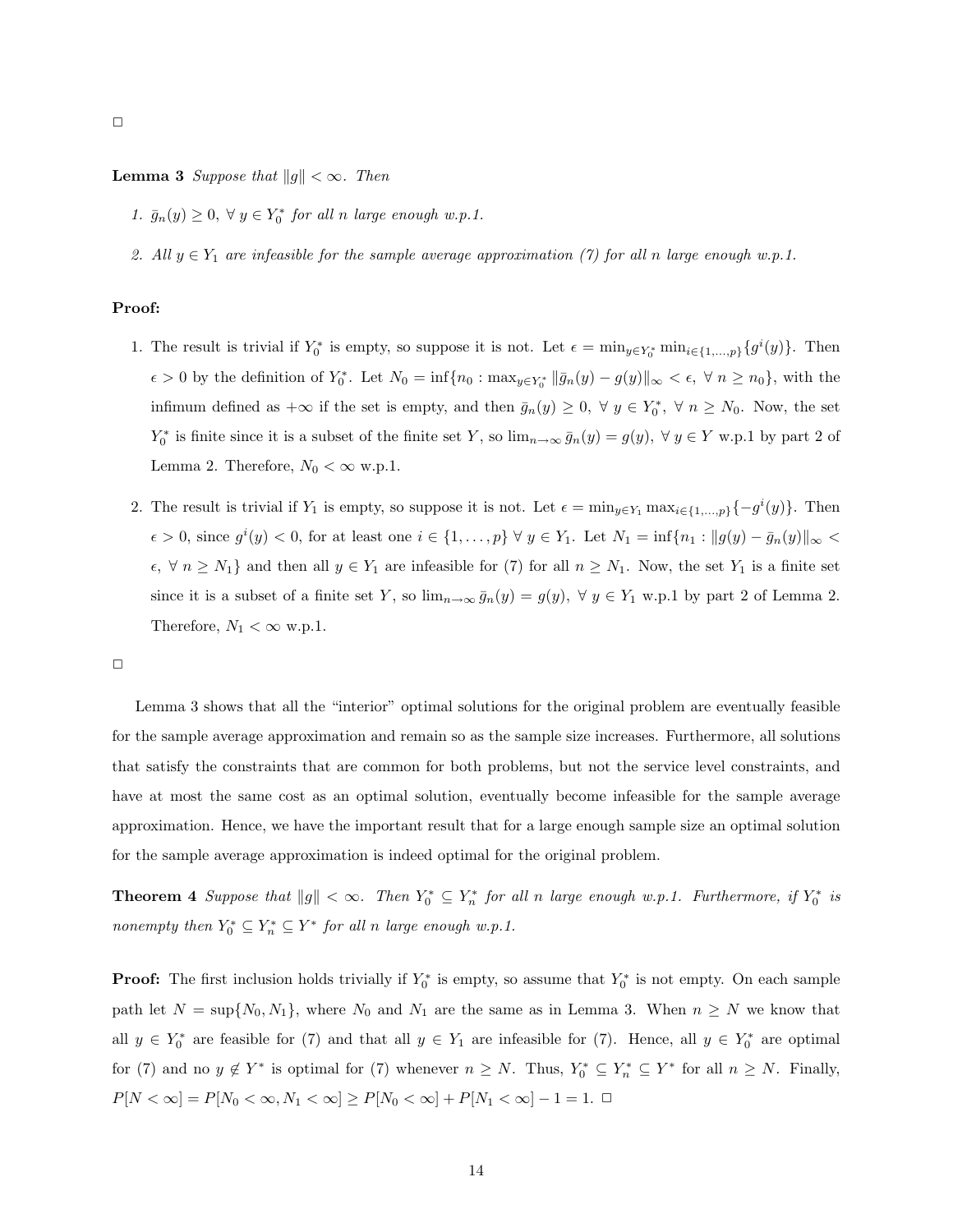Corollary 5 Suppose that  $||g|| < \infty$  and that (1) has a unique optimal solution, y<sup>\*</sup>, such that  $g(y^*) > 0$ . Then  $y^*$  is the unique optimal solution for (2) for all n large enough w.p.1.

**Proof:** In this case  $Y_0^* = Y^* = \{y^*\}$  and the result follows from the previous theorem.  $\Box$ 

The conclusion of Theorem 4 relies on existence of an "interior" optimal solution for the original problem. A simple example illustrates how the conclusion can fail if this requirement is not satisfied. Let  $\xi$  be a uniform random variable on [−0.5, 0.5] and consider the following problem:

min 
$$
y
$$
  
subject to  $y \geq |E[\xi]|$   
 $y \geq 0$  and integer.

Then  $y^* = 0$  for this problem since  $E[\xi] = 0$ . We form the sample average approximation by replacing  $E[\xi]$ with  $\bar{\xi}_n$ , the sample average of n independent realizations of  $\xi$ . Then  $0.5 > |\bar{\xi}_n| > 0$  w.p.1 for all  $n > 0$  and thus we get that  $y_n^* = 1$  w.p.1.

We mentioned earlier that the existence of an "interior" optimal solution is merely a regularity condition. In reality it is basically impossible to satisfy the service level constraints in any period exactly, since the feasible region is discrete. Even if this occurred, we could subtract an arbitrarily small positive number, say  $\varepsilon$ , from the right hand side of each service level constraint and solve the resulting  $\varepsilon$ -perturbed problem. Then all solutions with  $g^{i}(y) = 0$  for some i satisfy  $g^{i}(y) > -\varepsilon$  and it is sufficient for the problem to have an optimal solution (not necessarily satisfying  $g(y) > 0$ ) for Theorem 4 to hold. This rationale also applies to the next subsection where we prove an exponential rate of convergence as the sample size increases.

## 4.2 Exponential Rate of Convergence of Optimal Solutions of the Sampled Problems

In the previous subsection we showed that we can expect to get an optimal solution for the original problem (1) by solving the sample average approximation (2) if we choose a large sample size. In this section we show that the probability of getting an optimal solution this way approaches 1 exponentially fast as we increase the sample size. We use large deviations theory and a result due to Dai, Chen, and Birge [2000] to prove our statement. Vogel [1988] shows, under weaker conditions, that the feasible region of a sample average approximation for a chance constraint problem approaches the true feasible region at a polynomial rate and conjectures, without giving a proof, that an exponential rate of convergence is attainable under similar conditions to those we impose.

The following theorem is an intermediate result from Theorem 3.1 in Dai, Chen, and Birge [2000]: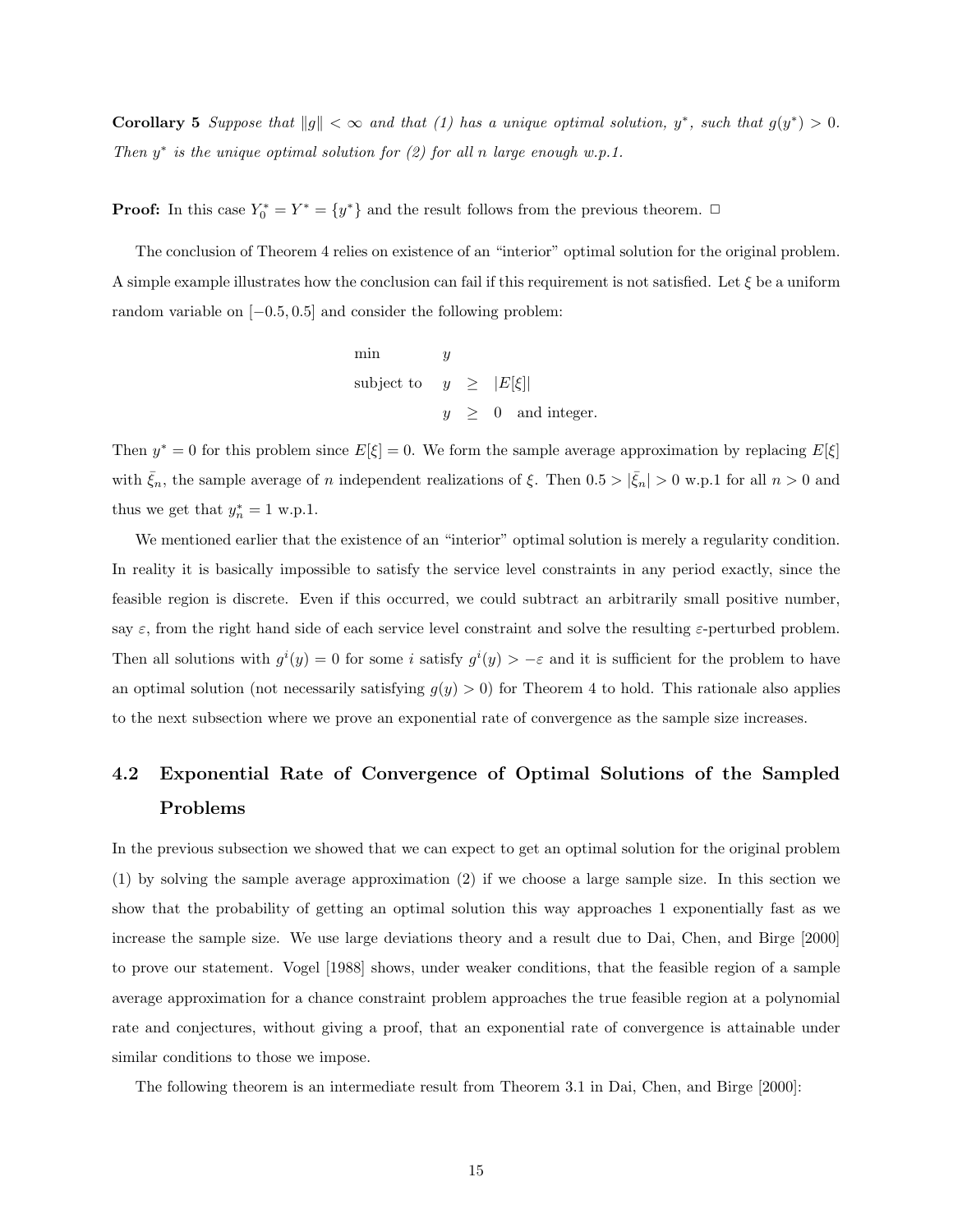**Theorem 6** Let  $H : \mathbb{R}^p \times \mathbb{Z} \to \mathbb{R}$  and assume that there exist  $\gamma > 0$ ,  $\theta_0 > 0$  and  $\eta : \mathbb{Z} \to \mathbb{R}$  such that

$$
|H(y,\xi)| \le \gamma \eta(\xi), \qquad E[e^{\theta \eta(\xi)}] < \infty,
$$

for all  $y \in \mathbb{R}^p$  and for all  $0 \le \theta \le \theta_0$ , where  $\eta$  is an integer valued random variable. Then for any  $\delta > 0$ , there are  $a > 0$ ,  $b > 0$ , such that for any  $y \in \mathbb{R}^p$ 

$$
P[|h(y) - \bar{h}_n(y)| \ge \delta] \le ae^{-bn},
$$

for all  $n > 0$ , where  $h(y) = E[H(y, \xi)]$ , and  $\bar{h}_n(y)$  is a sample mean of n independent and identically distributed realizations of  $H(y,\xi)$ .

In our setting take  $H(y,\xi) = G^{i}(y,\xi)$  and note that  $|G^{i}(y,\xi)| \le N^{i}(\xi)$ , where  $N^{i}$  is the number of calls received in period i. If the arrival process is, for example, a (nonhomogeneous or homogeneous) Poisson process, which is commonly used to model incoming calls at a call center, then  $N<sup>i</sup>$  satisfies the condition of Theorem 6 since it is a Poisson random variable, which has a finite moment generating function.

Before we prove the exponential rate we prove a lemma that shows that for any  $n, Y_0^* \subseteq Y_n^* \subseteq Y^*$ , precisely when all the solutions in  $Y_0^*$  are feasible for the sample average approximation, and all infeasible solutions for  $(6)$  that are equally good or better, i.e. are in the set  $Y_1$ , are also infeasible for  $(7)$ .

**Lemma 7** Let  $n > 0$  be an arbitrary integer. The properties

- 1.  $\bar{g}_n(y) \geq 0 \ \forall \ y \in Y_0^*$ , and
- 2.  $\bar{g}_n(y) \not\geq 0 \ \forall \ y \in Y_1$

hold if and only if  $Y_0^* \subseteq Y_n^* \subseteq Y^*$ .

**Proof:** Suppose 1 and 2 hold. Then by 1 all  $y \in Y_0^*$  are feasible for (7) and the optimal value of (7) is at most  $F^*$ . By 2 there are no solutions with a lower objective that are feasible for (7), so  $Y_0^* \subseteq Y_n^*$ . By 2, no solutions outside Y<sup>\*</sup> with objective value equal to  $F^*$  are feasible for (7). Hence,  $Y_0^* \subseteq Y_n^* \subseteq Y^*$ .

Suppose  $Y_0^* \subseteq Y_*^* \subseteq Y^*$ . Then  $F^*$  is the optimal value for (7). Now, since all  $y \in Y_0^*$  are optimal for (7) they are also feasible for (7) and 1 holds. All  $y \in Y_1$  are infeasible for (7) since  $Y_n^* \subseteq Y^*$  and therefore 2 holds.  $\Box$ 

**Theorem 8** Suppose  $G^i(y,\xi)$  satisfies the assumptions of Theorem 6 for all  $i \in \{1,\ldots,p\}$  and that  $Y_0^*$  is nonempty. Then there exist  $\alpha > 0, \beta > 0$  such that

$$
P[Y_0^* \subseteq Y_n^* \subseteq Y^*] \ge 1 - \alpha e^{-\beta n}.
$$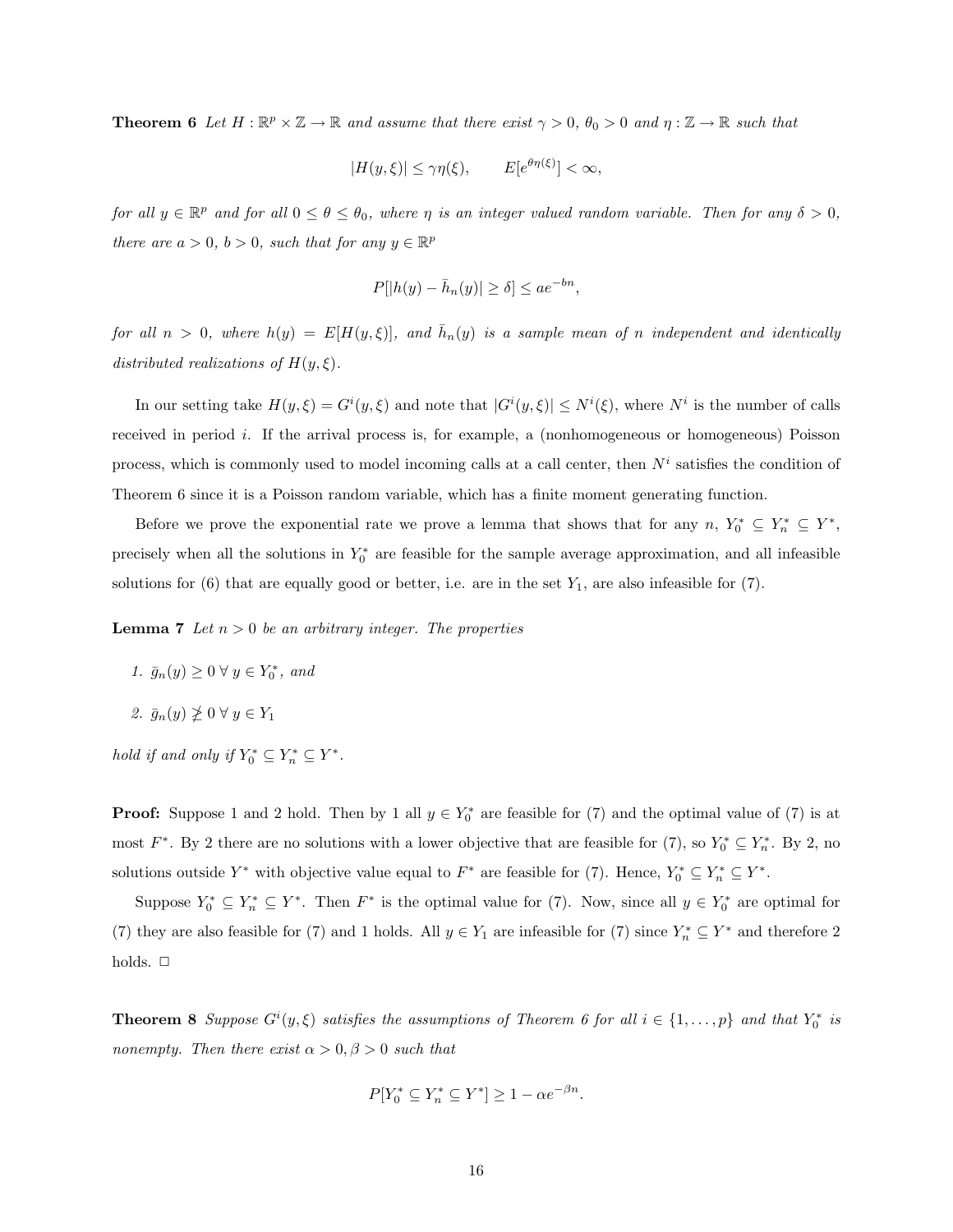#### Proof:

Define

$$
\delta_1 := \min_{y \in Y_0^*} \min_{i \in \{1, ..., p\}} \{g^i(y)\},
$$
  
\n
$$
i(y) := \arg \max_{i \in \{1, ..., p\}} \{-g^i(y)\},
$$
  
\n
$$
\delta_2 := \min_{y \in Y_1} \{-g^{i(y)}(y)\}, \text{ and}
$$
  
\n
$$
\delta := \min \{\delta_1, \delta_2\}.
$$

Here  $\delta_1 > 0$  is the minimal amount of slack in the constraints " $g(y) \geq 0$ " for any solution  $y \in Y_0^*$ . Similarly  $\delta_2 > 0$  is the minimal violation in the constraints " $g(y) \geq 0$ " induced by any solution  $y \in Y_1$ . Thus,

$$
P[Y_0^* \subseteq Y_n^* \subseteq Y^*]
$$
  
=  $P[\bar{g}_n(y) \ge 0 \ \forall \ y \in Y_0^*, \bar{g}_n(y) \not\ge 0 \ \forall \ y \in Y_1]$  (8)

$$
= 1 - P[\bar{g}_n(y) \ngeq 0 \text{ for some } y \in Y_0^* \text{ or } \bar{g}_n(y) \geq 0 \text{ for some } y \in Y_1]
$$
  
\n
$$
\geq 1 - \sum_{y \in Y_0^*} \sum_{i=1}^p P[\bar{g}_n^i(y) < 0] - \sum_{y \in Y_1} P[\bar{g}_n(y) \geq 0]
$$
\n(9)

$$
\geq 1 - \sum_{y \in Y_0^*} \sum_{i=1}^p P[|\bar{g}_n^i(y) - g^i(y)| \geq \delta] - \sum_{y \in Y_1} P[|\bar{g}_n^{i(y)}(y) - g^{i(y)}(y)| \geq \delta] \tag{10}
$$

$$
\geq 1 - \sum_{y \in Y_0^*} \sum_{i=1}^p a_i e^{-b_i n} - \sum_{y \in Y_1} a_{i(y)} e^{-b_{i(y)} n} \tag{11}
$$
\n
$$
\geq 1 - \alpha e^{-\beta n}.
$$

Here  $\alpha = |Y_0^*| \sum_{i=1}^p a_i + \sum_{i=1}^p a_i$  $y \in Y_1$  a<sub>i</sub>(y) and  $\beta = \min_{i \in \{1, ..., p\}} b_i$ , where  $|Y_0^*|$  is the cardinality of the set  $Y_0^*$ . Equation (8) follows by Lemma 7. Equation (9) is Boole's inequality. Equation (10) follows since  $P[\bar{g}_n(y) \geq 0] \leq P[\bar{g}_n^{i(y)}(y) \geq 0]$  and  $g^{i}(y) \geq \delta_1 \geq \delta$  for  $y \in Y_0^*$  and  $g^{i(y)}(y) \geq \delta_2 \geq \delta$  for  $y \in Y_1$ . Equation (11) follows from Theorem 6.  $\Box$ 

The case where  $Y_0^*$  is empty but  $Y^*$  is not would almost certainly never arise in practice. But in such a case one can solve an  $\varepsilon$ -perturbation of (2) as described at the end of Section 4.1, and the results of Theorem 8 hold for  $0 < \epsilon < \delta$ .

### 5 Numerically Checking the Concavity of a Function

The success of the cutting plane algorithm relies on concavity of each component of the service level function  $\bar{g}_n$ . If a component of  $\bar{g}_n$  is not concave, then the algorithm may "cut off" a portion of the feasible set and terminate with a nonoptimal solution. In each iteration of the algorithm we obtain new information about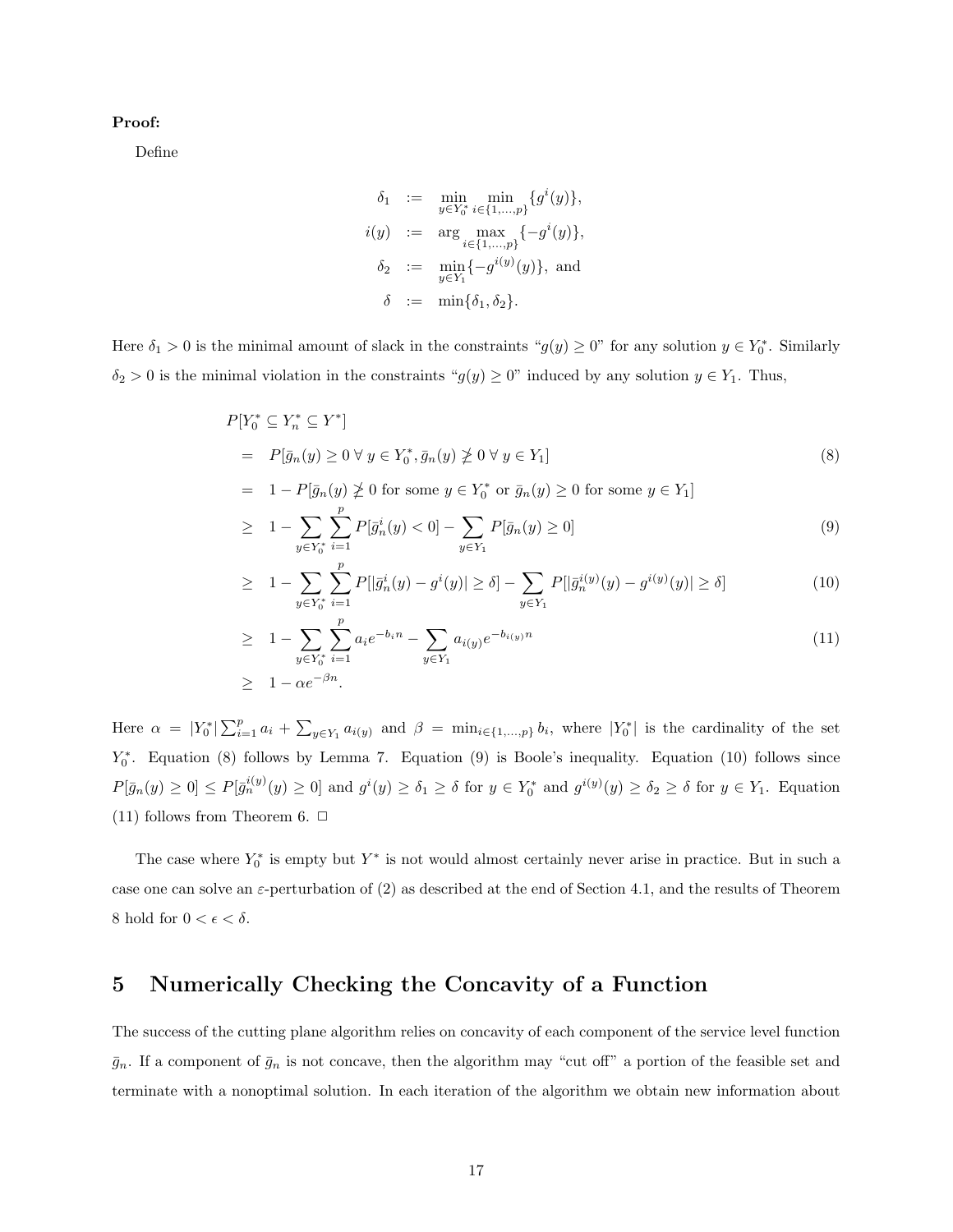$\bar{g}_n$ . To improve the robustness of the algorithm, we would like to ensure that the information we receive is consistent with the notion that each component of  $\bar{g}_n$  is concave.

There are 2 cases to consider. The first is where the vectors  $\bar{q}_n^i(y)$  as returned by the simulation are guaranteed to be subgradients of  $\bar{g}_n^i$  if  $\bar{g}_n^i$  is concave. For example, this would occur if the vectors were exact gradients of the function  $\bar{g}_n^i$  at y (assuming that it had a differentiable extension to  $\mathbb{R}^p$  from  $\mathbb{Z}^p$ ). In this case there is an easy test for nonconcavity, as we will see. The second case, that appears more likely to occur in practice, is where the vectors  $\bar{q}_n^i(y)$  are obtained using some heuristic, and are therefore not guaranteed to be subgradients, even if  $\bar{g}_n^i$  is indeed concave. In this case, we may decide to disregard some of the potentially-unreliable "subgradient" information and focus only on the function values themselves. (This setting may also be useful if one does not have "subgradient" information at all points, as arises using the finite-differencing heuristic mentioned earlier. When evaluating the "subgradient" at  $y$ , we also compute the function value, but not gradient information, at points of the form  $y + e_i$  where  $e_i$  is the usual ith basis vector.) If the function values themselves are consistent with the notion that the function is concave, then we may view our heuristically-derived "subgradients" with some suspicion, and even drop some of them from the optimization. An alternative would be to attempt to restrict the feasible region to a region where the functions are concave. We view the analysis of the cutting plane algorithm under these conditions as beyond the scope of this paper, partly because it is then possible that we then need to deal with the usual difficulties of nonconvex optimization. If the function values alone suggest nonconcavity, then the algorithm results should be viewed with some caution. Indeed, values reported as optimal by the algorithm could, in this case, be nonoptimal. The ability to detect when the key assumption of the cutting plane algorithm may not apply is, we believe, a strength of our approach.

Of course, one may either implement a check for nonconcavity either inline on each iteration of the cutting plane algorithm, or after the algorithm halts, or not at all. The choice depends on how conservative one wishes to be, and is therefore application dependent, and so we do not enter into a discussion of which approach to take here.

To simplify the presentation, let us consider the concavity of a real-valued function  $f : \mathbb{R}^p \to \mathbb{R}$  instead of  $\bar{g}_n^i$ . Hopefully no conclusion will arise since the previously-defined function f plays no role in this section. We assume that we are given a set of points  $y^1, y^2, \ldots, y^k \in \mathbb{R}^p$  and their corresponding function values  $f(y^1), f(y^2), \ldots, f(y^k)$ . The tests below allow one to conclude that either f is nonconcave, or that there exists a concave function that matches the given function values. Of course, the tests cannot conclude that f is concave unless they examine all points in its domain, so that the conclusions that these tests reach are the best possible in that sense.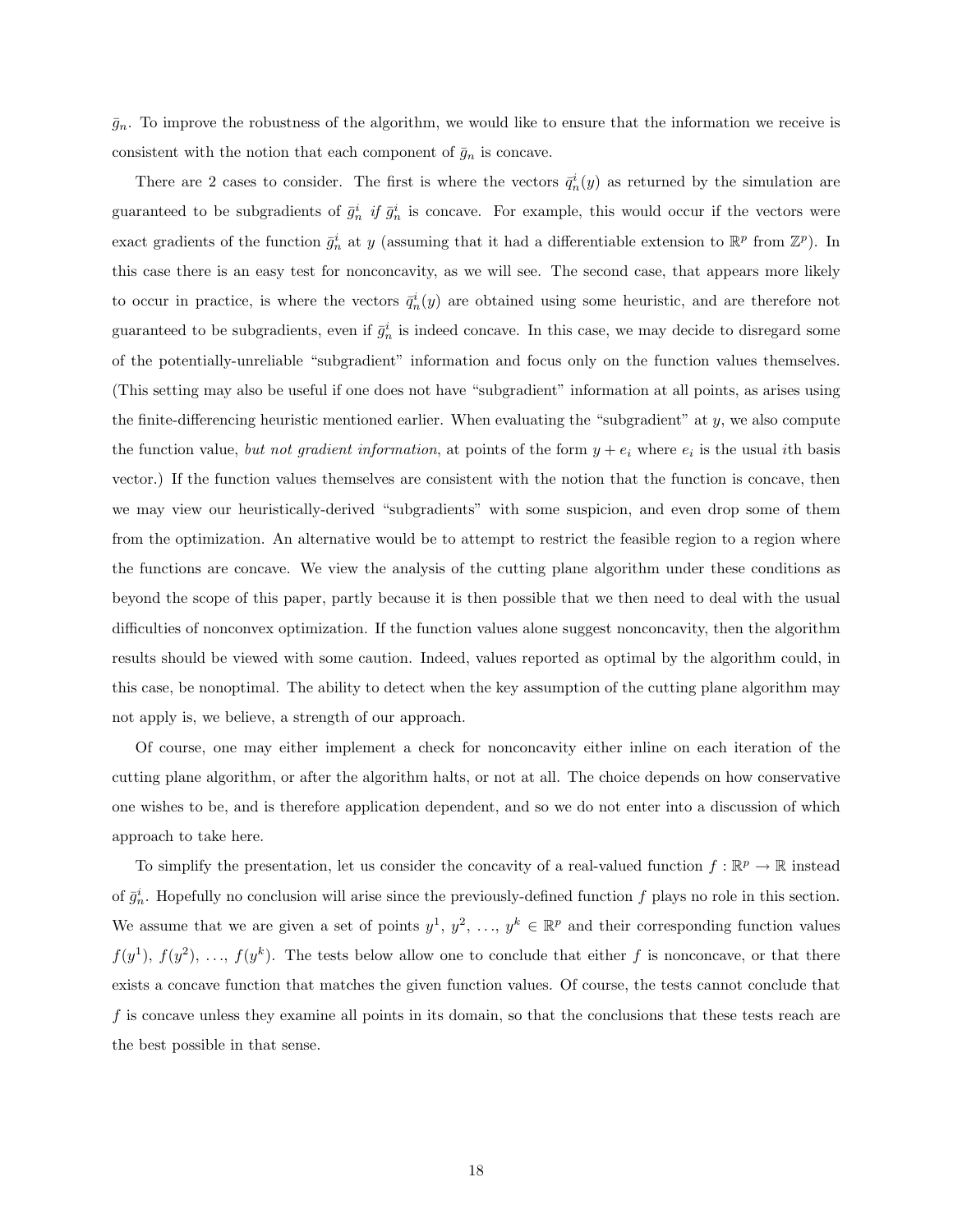#### 5.1 Concavity Check with Function Values and "Subgradients"

Suppose that we know the vectors  $q(y^1), q(y^2), \ldots, q(y^k)$  in addition to the set of points and their function values. Here  $q(y^v)$  should have the property that if f is concave, then  $q(y^v)$  is a subgradient at  $y^v$  ( $v =$  $1, \ldots, k$ ). If they are in fact subgradients then they need to satisfy (3), i.e., all k points must lie below the k hyperplanes defined by the  $q(y^v)$ s and the corresponding function values. This means that for each point  $y^v, v \in \{1, \ldots, k\},$  we must check that

$$
f(y^w) \le f(y^v) + q(y^v)^T (y^w - y^v), \ \forall \, w \in \{1, \dots, k\}.
$$
 (12)

If this inequality is violated by some v and w, then we conclude that f is not concave in y. Otherwise, the known values of f do not contradict the concavity assumption and  $h(y) := \sup_{v \in \{1, ..., k\}} f(y) + q(y^v)^T (y - y^v)$ is a concave function [see Theorem 5.5 in Rockafellar, 1970], such that  $h(y^w) = f(y^w)$ ,  $\forall w \in \{1, ..., k\}$ . In other words if (12) holds  $\forall v \in \{1, ..., k\}$  then a concave function exists that agrees with the observed function values and "subgradients"  $q(y^v)$ ,  $v = 1, \ldots, k$ .

When this test is implemented in the framework of Algorithm 1, in each iteration when we get  $y^{k+1}$ ,  $g(y^{k+1})$  and  $q(y^{k+1})$ , we need only check that (for each period) the new point lies below the previously defined hyperplanes and that all previous points lie below the hyperplane defined by the new "subgradient".

#### 5.2 Concavity Check with Function Values Only

Now consider the case when  $f$  is only known at a finite number of points.

We want to know whether or not there is a concave function, say h, which passes through f at all the given points. If such a function does not exist then we conclude that  $f$  is not concave. (This problem appeared in Murty [1988, p. 539].)

We present a method where we solve a linear program  $(LP)$  and draw our conclusions based on the results of the LP. The idea behind this method is that if a one-dimensional function is concave then it is possible to set a ruler above each point and rotate it until the function lies completely below the ruler. This can also be done when dealing with functions of higher dimensions, and then the ruler takes the form of a plane  $(p = 2)$ or a hyperplane  $(p > 2)$ .

The LP changes the given function values so that a supporting hyperplane for the convex hull of the points can be fitted through each point. The objective of this LP is to minimize the change in the function values that needs to be made to accomplish this goal. If the changes are measured in the  $L_1$ - or  $L_\infty$ -norm then the objective function is linear. The LP also gives an idea of how far, in some sense, the function is from being concave if a concave function cannot be fitted through the given points. If a concave function can be fitted then the LP will return such a function, namely the pointwise maximum of the hyperplanes computed by the LP.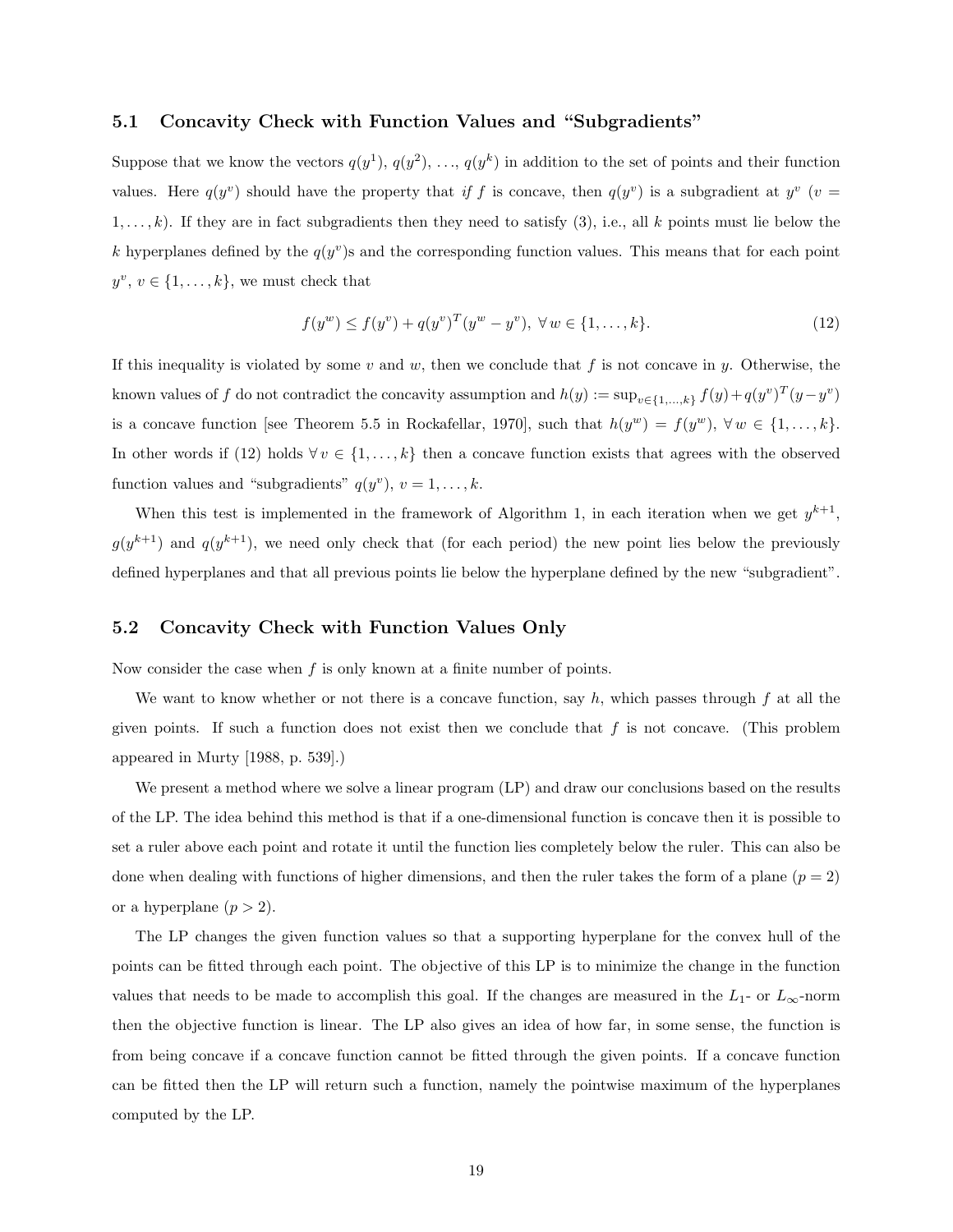It is most straightforward to use the  $L_1$ -norm to measure the changes in the function values. Then the LP can be formulated as follows:

$$
\begin{aligned}\n\min \qquad & \sum_{v=1}^{k} |d_v| \\
\text{subject to} \quad & a_{0v} + (a^v)^T y^v = f(y^v) + d_v, \quad \forall \ v \in \{1, \dots, k\} \n\end{aligned} \tag{13}
$$

$$
a_{0w} + (a^w)^T y^w \ge f(y^v) + d_v, \forall v \in \{1, ..., k\}, \forall w \in \{1, ..., k\}, w \ne v
$$

To linearize the objective function we adopt the standard trick of writing  $d_v = d_v^+ - d_v^-$  and replace  $|d_v|$  with  $d_v^+ + d_v^-$ , where  $d_v^+$  and  $d_v^-$  are nonnegative. The decision variables are

> $a_{0v} \in \mathbb{R} \quad v \in \{1, \ldots, k\} \quad : \text{ intercepts of the hyperplanes.}$  $a^v \in \mathbb{R}^p \quad v \in \{1, \ldots, k\} \quad : \quad \text{slopes of the hyperplanes}$  $d_v^+, d_v^- \in \mathbb{R}$   $v \in \{1, \ldots, k\}$  : change in the function values.

The number of variables in this LP is  $k(p+1)+2k = k(p+3)$  and the number of constraints is  $k+k(k-1) = k^2$ . We could split the LP up into k separate linear programs if that would speed up the computations, as might occur if we could run them on multiple processors in parallel, or if the LP solver was unable to detect the separable structure in this problem and exploit it. Here, the vth separate linear program tries to fit a hyperplane through the point  $(y^v, f(y^v))$  that lies above all other points.

The LP is always feasible, since a feasible solution is given by  $a^v = 0$ ,  $a_{0v} = 0$  and  $d_v = -f(y^v)$  for all  $v \in \{1, \ldots, k\}$ . It is also bounded below by 0, since the objective function is a sum of absolute values. Therefore, this problem has a finite minimum. If the minimum value is 0, then the function defined by  $h(y) := \sup_{v=1,\ldots,k} a_{0v} + (a^v)^T y$  is concave and  $f(y^v) = h(y^v)$  for all  $v \in \{1,\ldots,k\}$ . On the other hand, if f is indeed concave, then there exists a subgradient at every point of f [see Theorem 3.2.5 in Bazaraa et al., 1993] and hence the constraints of the LP can be satisfied with  $d_v = 0$  for all  $v \in \{1, \ldots, k\}$ . We have proved the following result.

Theorem 9 Consider the LP (13).

- 1. If the optimal objective value of the LP is 0 then there exists a concave function  $h(y)$  such that  $h(y^v) =$  $f(y^v)$  for all  $v \in \{1, \ldots, k\}.$
- 2. If f is concave then the optimal objective value of the LP is 0.

So we see that a necessary condition for  $f$  to be concave is that the optimal objective value of the LP (13) is zero. Thus we have the following corollary.

**Corollary 10** If the optimal objective value of the LP  $(13)$  is positive, then f is not concave.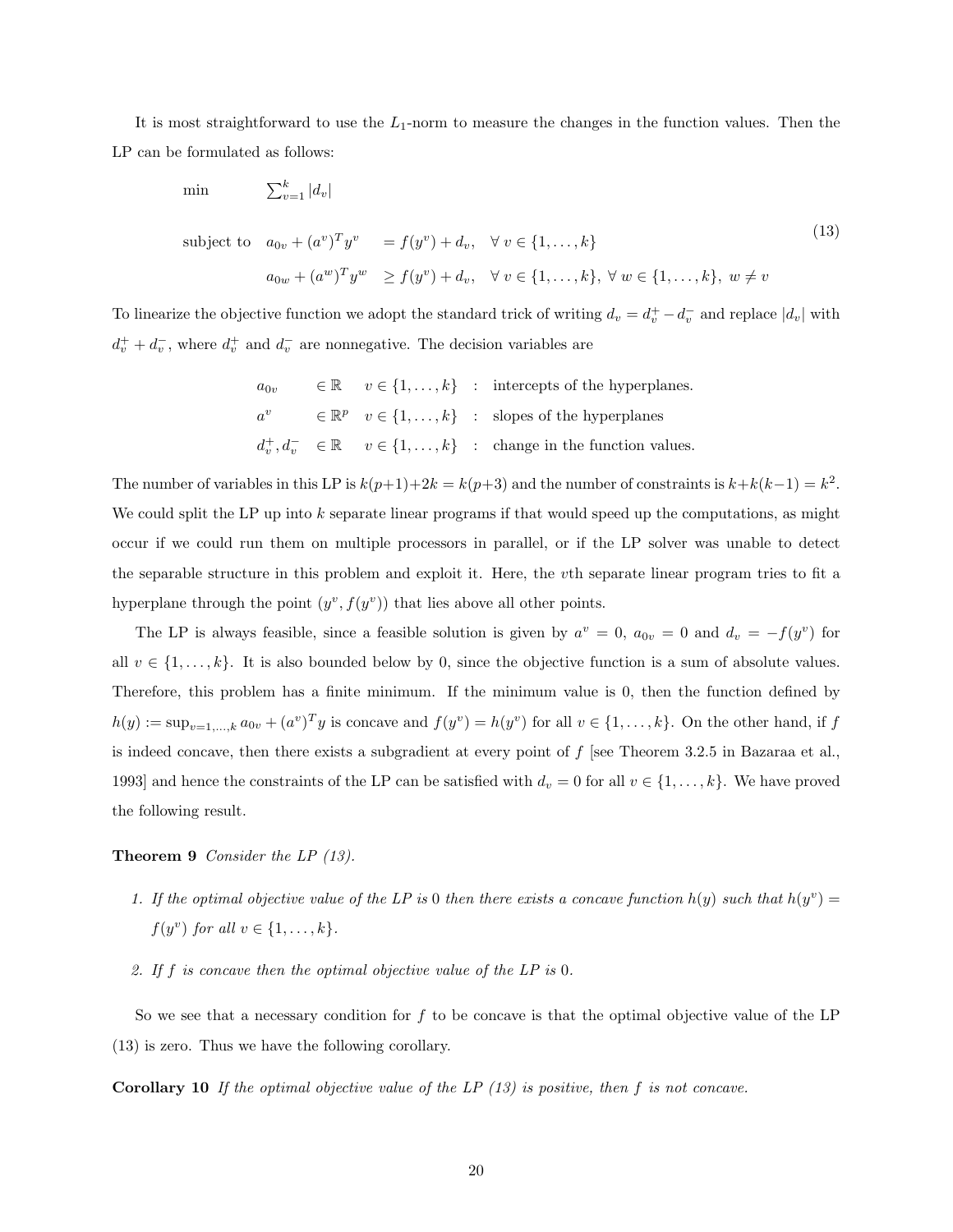Note that the hyperplanes obtained from the LP are generally not subgradients of  $f$ , so we cannot use them in Algorithm 1 as such. Hence, we have to solve this LP after Step 2 in each iteration, or as a check after the algorithm terminates. Given the computational demands of the cutting plane algorithm, repeatedly solving this LP on each iteration does not represent a significant increase in computational effort.

## 6 Computational Study

In this section we present a small numerical example that showcases the properties of our method. The example is far from being a realistic representation of a call center, but captures many issues in setting call center staffing levels. We will study 3 aspects of the problem in the context of the example:

- 1. Convergence of the cutting plane algorithm and the quality of the resulting solution.
- 2. Dependence of the service level in one period on staffing levels in other periods. This is of particular practical interest since traditional methods assume independence between periods.
- 3. Concavity of  $\bar{g}_n(y)$ .

Our implementation creates the integer programs (5) in AMPL and uses the CPLEX solver to solve them in Step 1 of the algorithm, and a simulation model built in ProModel to perform Steps 2 and 3. We used Microsoft Excel to pass data between the simulation and optimization components and to run the iterations of the algorithm. The implementation was exactly as described in Algorithm 1 except for the initialization, where we started with  $y^1$  at the lower bounds described in Section 3 instead of starting with  $D_1$  and  $d_1$ empty.

#### 6.1 Example

We consider an  $M(t)/M/s(t)$  queue with  $p = 5$  periods of equal length of 30 minutes. We let the service rate be  $\mu = 4$  customers/hour. The arrival process is a nonhomogeneous Poisson process with the arrival rate a function of the time t in minutes equal to  $\lambda(t) = \lambda(1 - |t/150 - .65|)$ , i.e., the arrival rate is relatively low at the beginning of the first period, then increases linearly at rate  $\lambda$  until it peaks partway through the third period and decreases at rate  $\lambda$  after that. We set  $\lambda = 120$  customers/hour, which makes the average arrival rate over the 5 periods equal 90 customers/hour.

The goal is to answer 80% of received calls in each period in less than 90 seconds. The customers form a single queue and are served on a first come first serve basis. If a server is still in service at the end of a period it finishes that service before becoming unavailable. For example, if there are 8 busy servers at the end of Period 3 and Period 4 only has 6 servers then the 8 servers will continue to serve the customers already in service, but the next customer in the queue will not get service until 3 customers have finished service.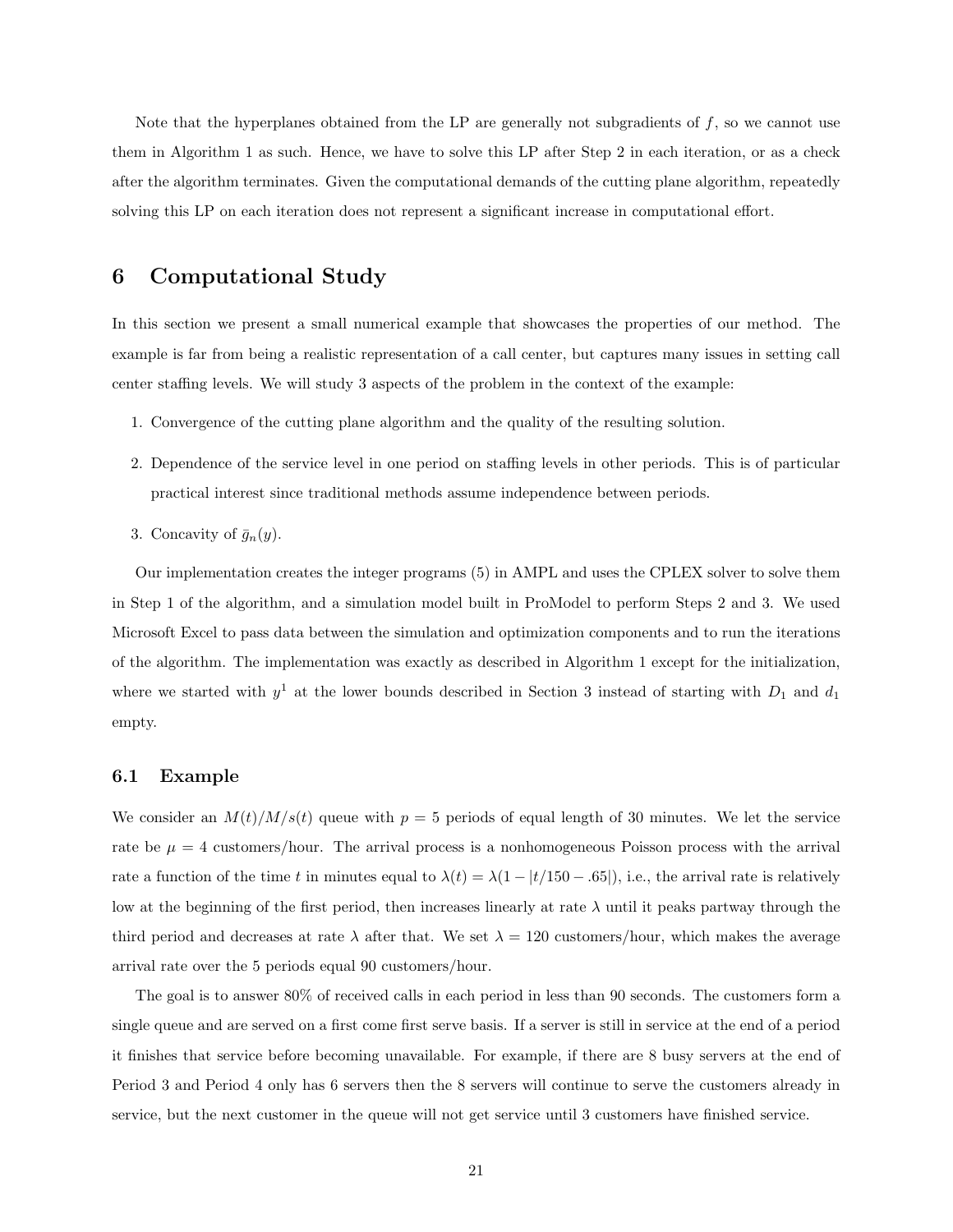There are 6 permissible tours, including 4 tours that cover 2 adjacent periods, i.e., Periods 1 and 2, 2 and 3, 3 and 4, and finally 4 and 5. The remaining 2 tours cover only one period, namely the first and the last. The cost of the tours covering 2 periods is \$2 and the single period tours cost \$1.50.

#### 6.2 Results

We selected a sample size of  $n = 100$  for running the algorithm. The lower bounds are depicted in the row  $k = 1$  in Table 1. Note that the staffing levels at the lower bounds result in an unacceptable level of service and thus a method, which would treat the periods independently, would give an infeasible solution, since the service level is as low as 73.8% in period 4. The algorithm terminates after only 3 iterations with an optimal solution to the sample average approximation. To verify that this is indeed an optimal solution we ran a simulation for all staffing levels that have lower costs than the optimal solution and satisfy the initial lower bounds. None of these staffing levels satisfied  $\bar{g}_{100}(y) \geq 0$ , so the solution returned by the algorithm is the optimal solution for the sample average approximation. By including the 95% confidence interval we get information about the quality of the solution as a solution of the original problem. In the example, the confidence intervals in periods 1, 3 and 5, cover zero, which is a concern since we cannot say with conviction that our service level is acceptable in those periods. To get a better idea of whether the current solution is feasible for the original problem we calculated  $\bar{g}_{999}(y^3) = (0.5 \pm 0.3, 3.0 \pm 0.5, 2.3 \pm 0.8, 5.1 \pm 0.8, 0.0 \pm 0.9)^T$ , so we are more confident that the service levels in Periods 1 and 3 are acceptable. The service level in Period 5 is close to being on the boundary, hence our difficulty in determining whether the solution is feasible or not. From a practical standpoint, if we are infeasible, then we are so close to being feasible that it probably is of little consequence.

We already noted that there is dependence between periods. To investigate the dependence further we calculated the percentage of calls received in Period 3 answered in less than 90 seconds, i.e., define  $\bar{r}_n^3(y) := \sum_{d=1}^n S^3(y, \xi^d) / \sum_{d=1}^n N^3(y, \xi^d)$ . We chose Period 3 to demonstrate how the service level depends on staffing level in both the period before and after. Figure 1 illustrates this point. The graphs show the service level in Period 3 as a function of the staffing level in Period 3 (1.a), Period 2 (1.b) and Period 4 (1.c) when the staffing levels in other periods are fixed. The service level depends more on the staffing level in the period before than the period after as could be expected. That is because a low staffing level in an earlier period results in a queue buildup, which increases waiting in the next period. The reason why the staffing level in a later period affects the service level in an earlier period is that customers that called in the earlier period may still be waiting at the beginning of the next period and thus receive service earlier if there are more servers in that period. We noted dependence between periods as far apart as from the first period to the last even though we do not include any pictures or numbers to support that. Figure 1 also supports the concavity assumption of the service level function when  $y$  is within a region of reasonable values, i.e., at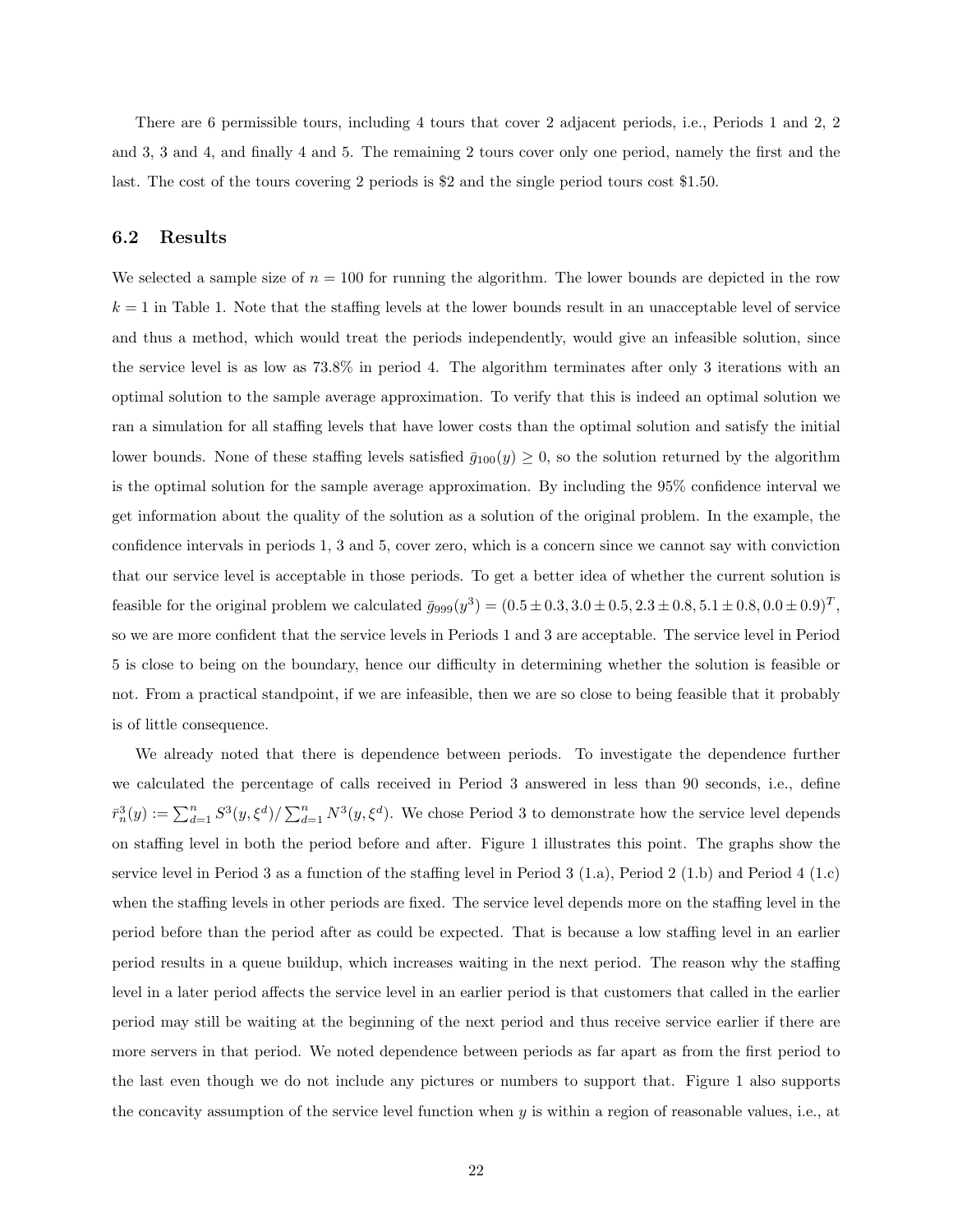least satisfies some lower bounds. It is, however, clear that the service level function looks like an s-shaped function over a broader range of y's as pointed out be Ingolfsson and Cabral [2002]. That would not be problematic if one were to include the aforementioned lower bounds on y and if the concavity assumption holds for all y above the lower bounds.

We also performed a separate concavity check based on the method in Section 5.2. In an effort to demonstrate these ideas as clearly as possible we performed the concavity check *outside* the scope of the cutting plane algorithm itself, using a selection of points that appear reasonable from a performance standpoint. We used a sample size of 300 and calculated  $\bar{g}_{300}(y)$  at 3 different staffing levels (labelled low, medium and high in Table 2) for each period, i.e., at  $3^5 = 243$  points. We solved the linear program (13) for each  $\bar{g}_{300}^i(y)$ ,  $i \in \{1, \ldots, 5\}$  and obtained the results in Table 2. We see that the service level functions in periods 1 and 2 do not violate the concavity assumption at the observed points. The other functions violate the concavity condition. The values of the  $d_v$ s, i.e., the changes needed to satisfy the concavity assumption are all small, as can be seen by the objective value. We examined the points at which nonconcavity was detected, and noted that they occurred when a change in staffing level in a different period was made. (It is a strength of the LP-based concavity check that we were able to discover a region where the nonconcavity was exhibited.) The service level in Period 3 increased, for example, more when the staffing level in Period 1 was increased form 12 to 14 than when it was increased from 10 to 12 at staffing levels 22 and 30 in Periods 2 and 3, respectively. The reason for this violation of the concavity assumption is not obvious.

One possible explanation is that our measure of service quality is binary for each customer, so that "rounding" may contribute to the nonconcavity. To elaborate, in the above example it is possible that unusually many customers exceed the waiting time limit of 90 seconds by very little when there are 12 servers in period 1, so that the effect of adding servers at this staffing level is more than when servers are added at a lower level. We would expect such a "rounding" effect to be averaged out in a longer simulation. In fact, we increased the sample size to 999 (the maximum number of replications in ProModel 4.2) and calculated the service level at the problematic points. We discovered that the nonconcavity vanished. Therefore, we make the following conjecture:

**Conjecture 11** For  $M(t)/M/s(t)$  queues of the form considered here there exists a finite  $y_0 \geq 0$  such that the service level function g is nondecreasing and concave in y in the region  $y \ge y_0$ . Furthermore,  $\bar{g}_n$  is nondecreasing and concave in y in the region  $y_0 \le y \le y_1$  for all n large enough w.p.1., for any fixed  $y_1 \ge y_0$ .

## 7 Conclusions

In this paper we have shown that combining simulation and cutting plane methods is a promising approach for solving optimization problems in which some of the constraints can only be assessed through simulation.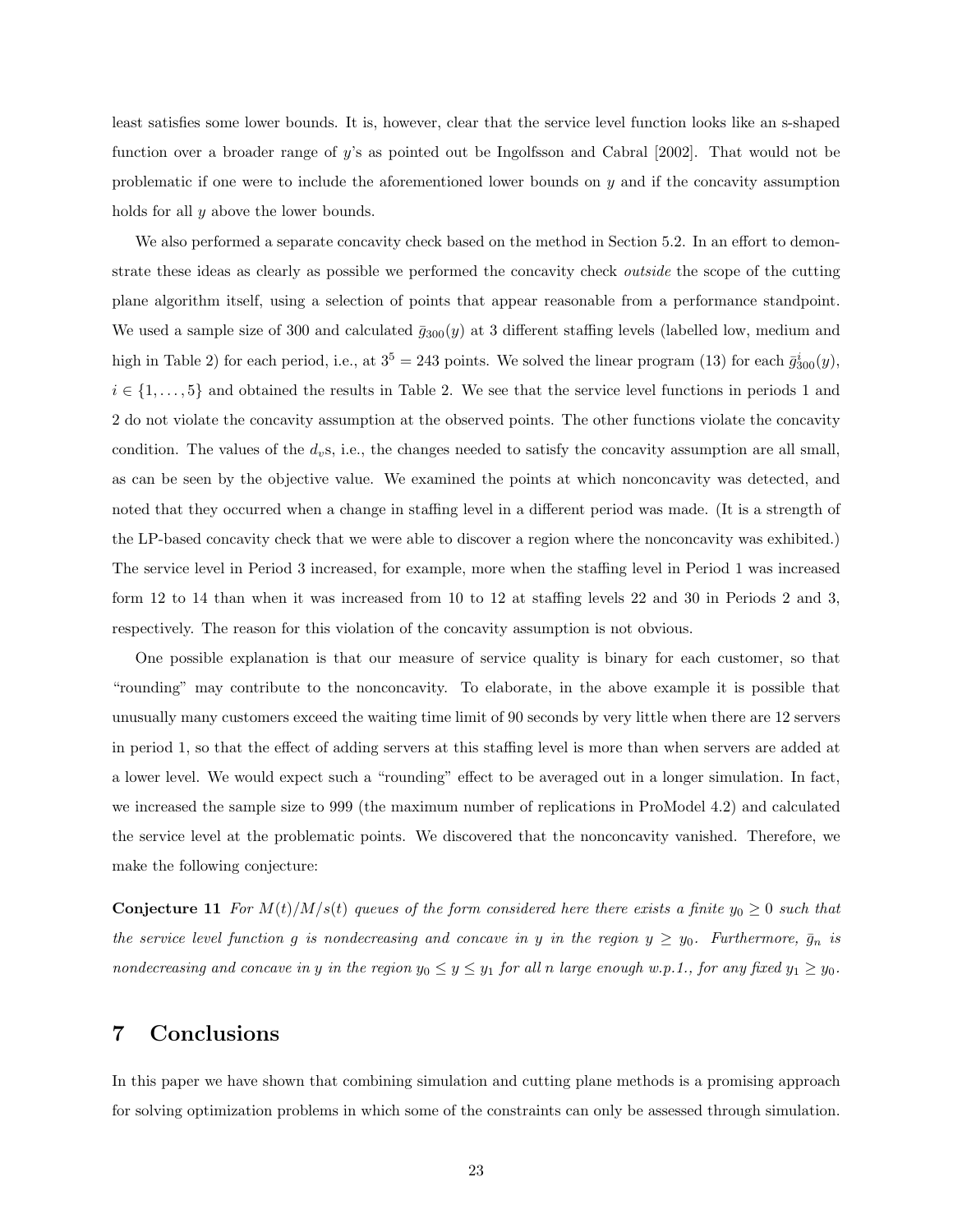As a motivating example we studied the problem of minimizing staffing costs in call centers when traditional methods fail, either because of the characteristics of the problem, or if a detailed model of the call center dynamics are desired. We performed a computational study, which supports the use of the cutting plane method and demonstrates how it can be implemented.

There are several interesting directions for future research. We established the theoretical foundation of the method, but spent little effort in making this an efficient (and practical) technique. In relation to the integer programs one should investigate special integer programming algorithms that can utilize the special structure of the relaxed problems solved in each iteration and consider allowing approximate solutions of the IPs, especially in early stages of the algorithm. One might consider Lagrangian relaxation techniques for solving these problems, still in the context of simulation and optimization, since we are approximating the constraints.

Other areas of interest include coming up with methods for obtaining subgradients or improving the current heuristic of using finite differences. It would add to the robustness of the method to study the properties of the solutions when some of the conditions set forth in this paper, e.g. the concavity of the service levels, are violated.

We only tested our algorithm on one simple example. It would be informative to run the algorithm on more complicated problems and include in the simulation model factors such as absenteeism and skill-based routing, not to mention implementing the algorithm in other types of service systems than call center staffing. We are currently pursuing many of these issues.

## Acknowledgments

We would like to thank Ryan Anthony, Ernest Fung and Paul Rosenbaum, undergraduate students at Cornell University, for their contributions to the computational study. This work was supported by National Science Foundation grant DMI-9984717.

## References

- O. Z. Aksin and P. T. Harker. Modeling a phone center: Analysis of a multichannel, multiresource processor shared loss system. Management Science, 47(2):324–336, 2001.
- M. S. Bazaraa, H. D. Sherali, and C. M. Shetty. Nonlinear Programming: Theory and Algorithms. John Wiley & Sons, New York, 1993.
- J. F. Benders. Partitioning procedures for solving mixed-variables programming problems. Numerische Mathematik, 4:238–252, 1962.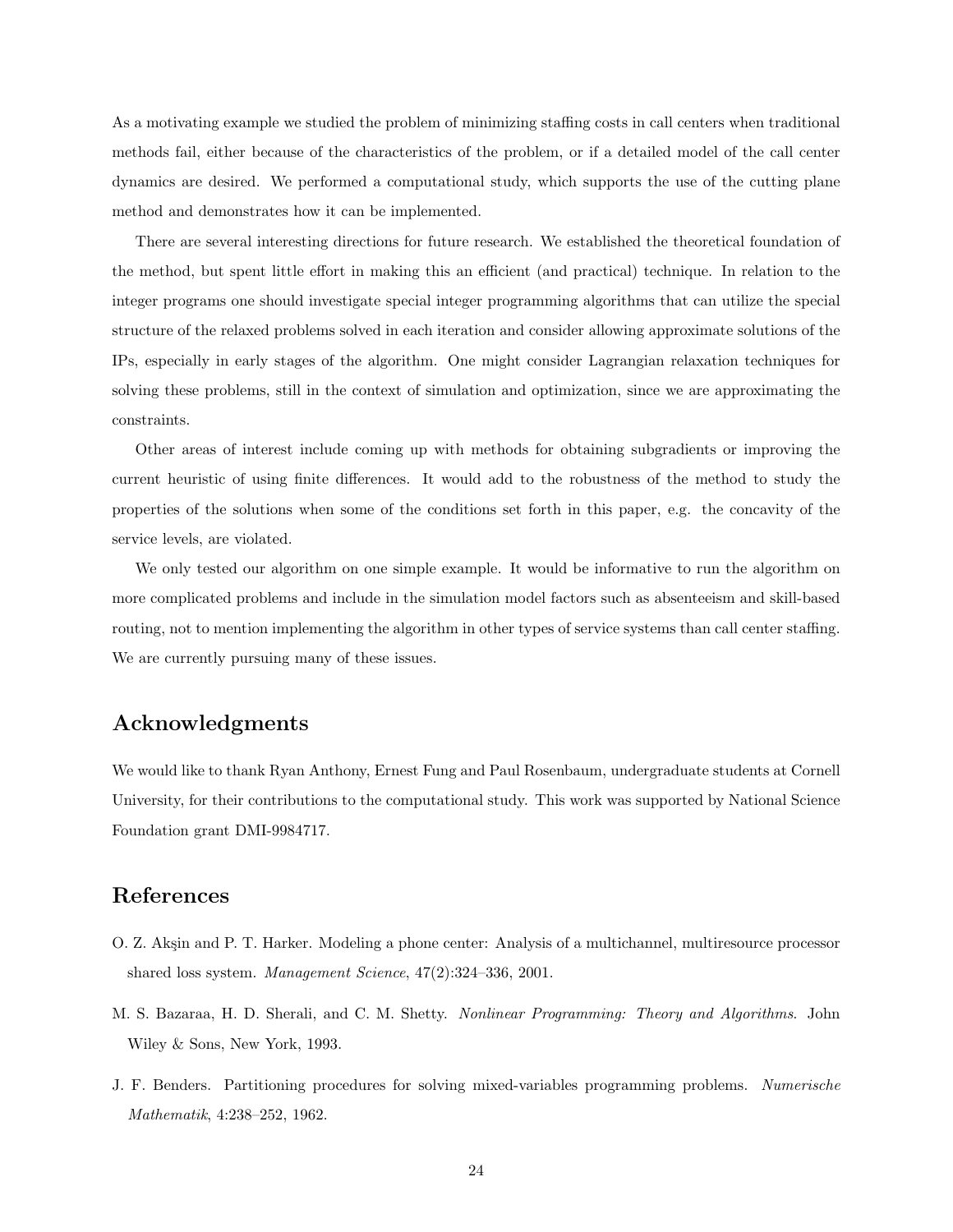- P. Billingsley. Probability and Measure. Third Edition. John Wiley & Sons, New York, 1995.
- J. R. Birge and F. Louveaux. Introduction to Stochastic Programming. Springer Series in Operations Research. Springer Verlag, New York, NY, 1997.
- B. P. K. Chen and S. G. Henderson. Two issues in setting call centre staffing levels. Annals of Operations Research, 108(1):175–192, 2001.
- C. H. Chen and B. W. Schmeiser. Stochastic root finding via retrospective approximation. IIE Transactions, 33(3):259–275, 2001.
- L. Dai, C. H. Chen, and J. R. Birge. Convergence properties of two-stage stochastic programming. Journal of Optimization Theory and Applications, 106(3):489–509, 2000.
- G. B. Dantzig. A comment on Edie's "Traffic delays at toll booths". Operations Research, 2(3):339–341, 1954.
- M. E. Dyer and L. G. Proll. On the validity of marginal analysis for allocating servers in  $M/M/c$  queues. Management Science, 23(9):1019–1022, 1977.
- P. Glasserman and Y. C. Ho. Gradient Estimation Via Perturbation Analysis. Kluwer, The Netherlands, 1991.
- L. Green, P. J. Kolesar, and J. Soares. Improving the SIPP approach for staffing service systems that have cyclic demands. Operations Research, 49(4):549–564, 2001.
- K. Healy and L. W. Schruben. Retrospective simulation response optimization. In B. L. Nelson, W. D. Kelton, and G. M. Clark, editors, Proceedings of the 1991 Winter Simulation Conference, pages 901–906, Piscataway, NJ, 1991. IEEE.
- S. G. Henderson and A. J. Mason. Rostering by iterating integer programming and simulation. In D.J. Medeiros, E.F. Watson, J.S. Carson, and M.S. Manivannan, editors, Proceedings of the 1998 Winter Simulation Conference, pages 677–683, Piscataway, NJ, 1998. IEEE.
- J.L. Higle and S. Sen. Stochastic decomposition: An algorithm for two-stage stochastic linear programs with recourse. Mathematics of Operations Research, 16:650–669, 1991.
- G. Infanger. Planning Under Uncertainty: Solving Large-Scale Stochastic Linear Programs. Boyd and Fraser, Danvers, MA, 1994.
- A. Ingolfsson and E. Cabral. Combining integer programming and the randomization method to schedule employees. Research Report No. 02-1. University of Alberta, 2002.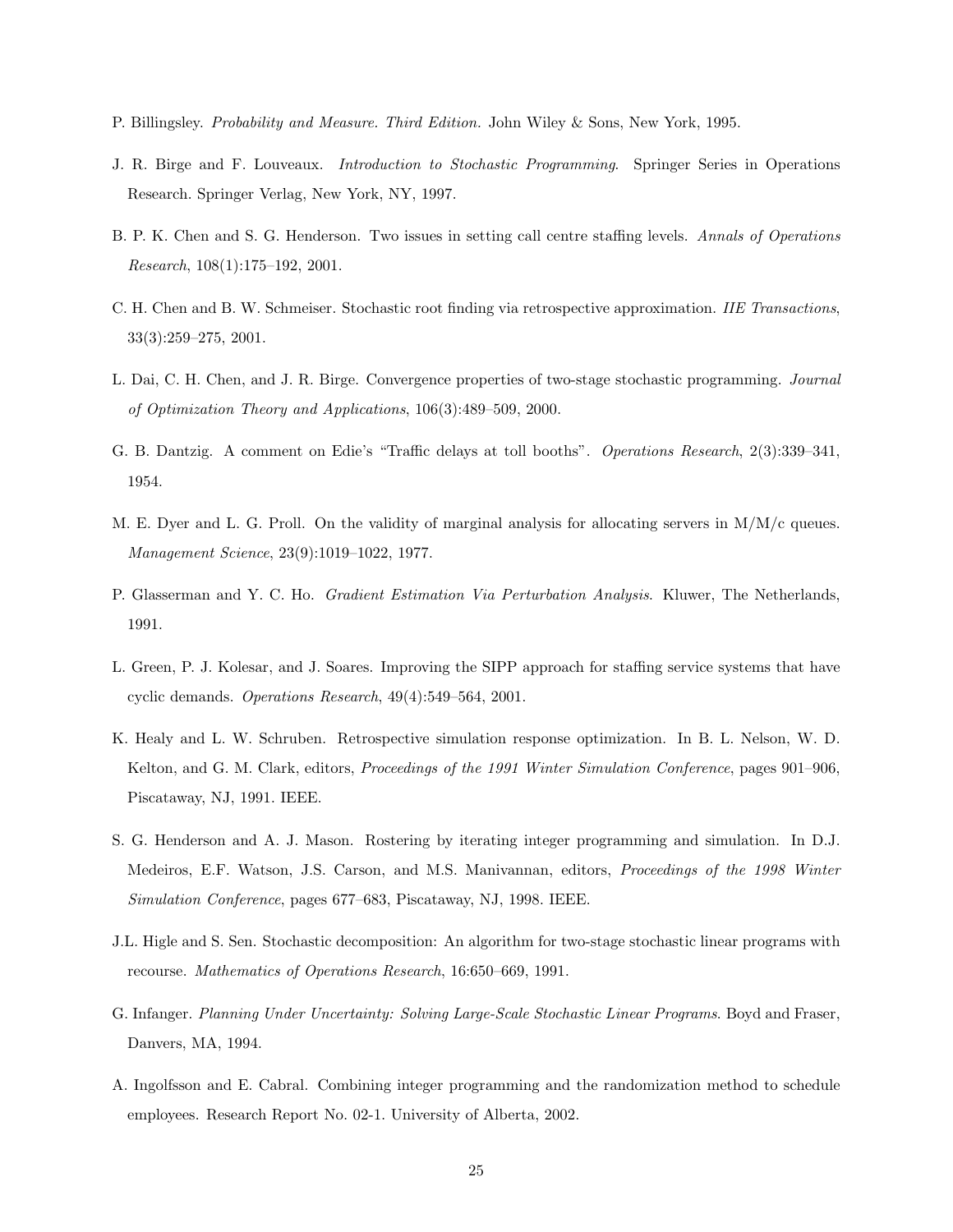- A. Ingolfsson, M. A. Haque, and A. Umnikov. Accounting for time-varying queuing effects in workforce scheduling. European Journal of Operational Research, 139:585–597, 2002.
- J.E. Kelley, Jr. The cutting-plane method for solving convex programs. Journal of the Society for Industrial and Applied Mathematics, 8(4):703–712, 1960.
- A. M. Law and W. D. Kelton. Simulation Modeling and Analysis. 3<sup>rd</sup> ed. McGraw-Hill, Boston, MA, 2000.
- A. Mehrotra, K. E. Murphy, and M. A. Trick. Optimal shift scheduling: A branch-and-price approach. Naval Research Logistics, 47(3):185–200, 2000.
- S. Morito, J. Koida, T. Iwama, M. Sato, and Y. Tamura. Simulation-based constraint generation with applications to logistic system design. In P. A. Farrington, H. B. Nembhard, D. T. Sturrock, and G. W. Ewans, editors, Proceedings of the 1999 Winter Simulation Conference, pages 531–536, Piscataway, NJ, 1999. IEEE.
- K. G. Murty. Linear Complementarity, Linear and Nonlinear Programming. Heldermann Verlag, Berlin, 1988.
- S. M. Robinson. Analysis of sample-path optimization. Mathematics of Operations Research, 21(3):513–528, 1996.
- R. T. Rockafellar. Convex Analysis. Princeton University Press, New Jersey, 1970.
- R. Y. Rubenstein and A. Shapiro. Discrete Event Systems: Sensitivity Analysis and Stochastic Optimization by the Score Function Method. John Wiley & Sons, Chichester, England, 1993.
- A. Shapiro and T. Homem-de-Mello. On the rate of convergence of optimal solutions of Monte Carlo approximations of stochastic programs. SIAM Journal on Optimization, 11(1):70–86, 2000.
- G. M. Thompson. Labor staffing and scheduling models for controlling service levels. Naval Research Logistics, 44(8):719–740, 1997.
- R. M. van Slyke and R. Wets. L-shaped linear programs with applications to optimal control and stochastic programming. SIAM Journal on Applied Mathematics, 17(4):638–663, 1969.
- S. Vogel. Stability results for stochastic programming problems. Optimization, 19(2):269–288, 1988.
- S. Vogel. A stochastic approach to stability in stochastic programming. Journal of Computational and Applied Mathematics, 45:65–96, 1994.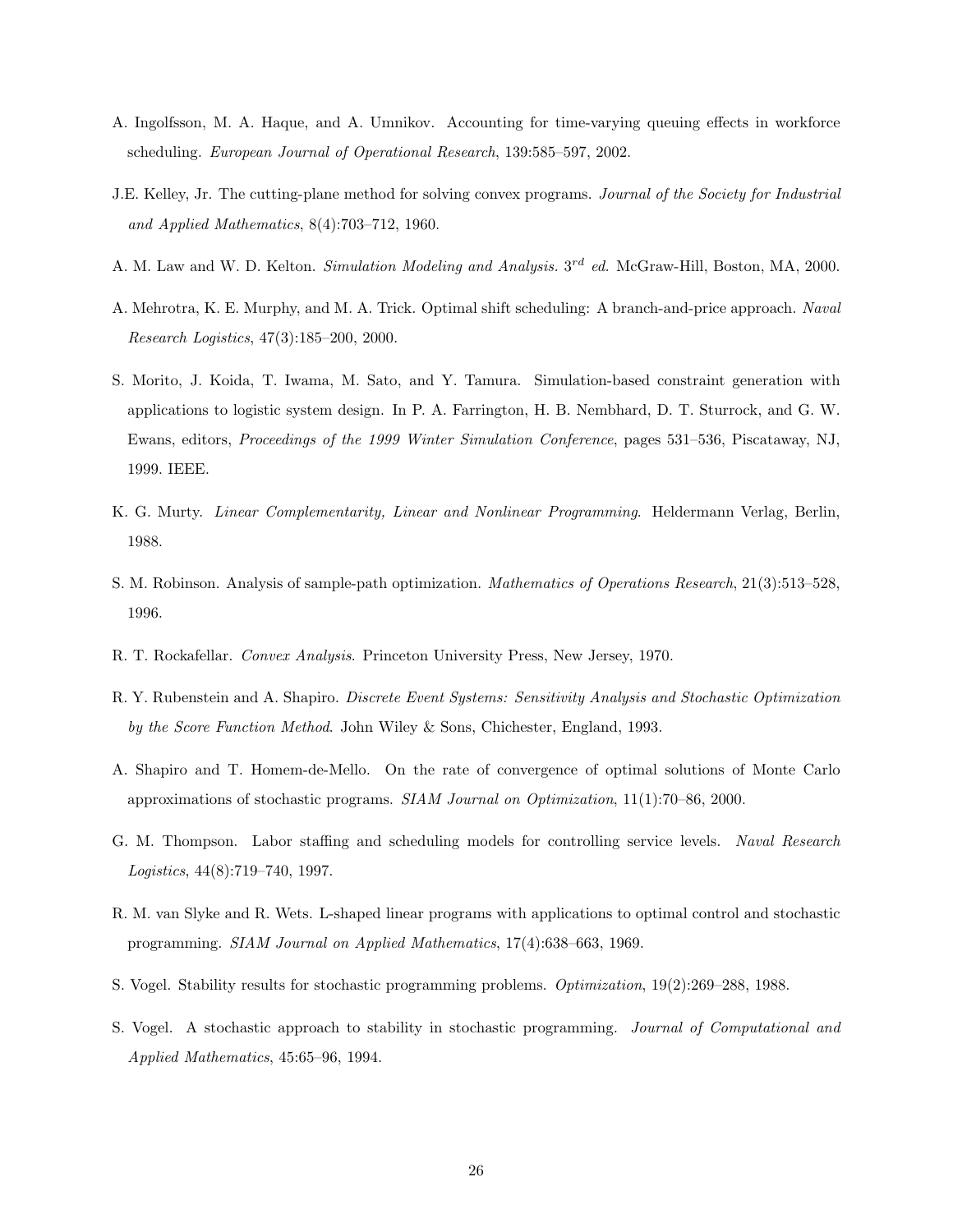|                |                                                                          |    |    |    |    | $\bar{g}_{100}(y^k) \pm 95\%$ CI half width |                |                |                |                |       |
|----------------|--------------------------------------------------------------------------|----|----|----|----|---------------------------------------------|----------------|----------------|----------------|----------------|-------|
| k <sub>i</sub> | $y^k$<br>$(\%$ of calls received that are answered in less than 90 sec.) |    |    |    |    |                                             |                |                |                | $f(y^k)$       |       |
|                | 11                                                                       | 19 | 27 | 30 | 29 | $0.4 \pm 1.0$                               | $-1.1 \pm 2.2$ | $-1.8 \pm 3.1$ | $-3.5 \pm 3.3$ | $-2.1 \pm 2.3$ | 125.0 |
|                |                                                                          |    |    |    |    | $(81.5\%)$                                  | $(77.2\%)$     | $(76.6\%)$     | $(73.8\%)$     | $(75.5\%)$     |       |
| $\mathfrak{D}$ | 11                                                                       | 21 | 27 | 33 | 29 | $0.5 \pm 0.9$                               | $3.4 \pm 1.6$  | $0.2 \pm 2.6$  | $4.1 \pm 2.4$  | $-0.3 \pm 2.7$ | 127.5 |
|                |                                                                          |    |    |    |    | $(81.9\%)$                                  | $(88.5\%)$     | $(80.5\%)$     | $(87.4\%)$     | $(79.4\%)$     |       |
| 3              | 11                                                                       | 21 | 27 | 34 | 29 | $0.5 \pm 0.9$                               | $3.4 \pm 1.6$  | $0.4 \pm 2.6$  | $5.8 \pm 2.1$  | $0.0 \pm 2.6$  | 128.0 |
|                |                                                                          |    |    |    |    | $(81.9\%)$                                  | $(88.5\%)$     | $(80.7\%)$     | $(90.4\%)$     | $(80.0\%)$     |       |

Table 1: The iterates of the algorithm and the resulting service level function values and their 95% confidence intervals (CI).  $f(y^k)$  is the objective value at  $y^k$ .

Table 2: Concavity study. Low, medium and high staffing level in each period and the optimal values of (13).

| Period        |         | $\overline{2}$                    | 3                                                                                |    | 5  |
|---------------|---------|-----------------------------------|----------------------------------------------------------------------------------|----|----|
| Low           | 10      | 18                                | 26                                                                               | 29 | 29 |
| Medium        | 12      | 20                                | 28                                                                               | 31 | 31 |
| High          | 14      | 22                                | 30                                                                               | 33 | 33 |
| Optimal value | $0.0\,$ | $\hspace{.1cm} 0.0 \hspace{.1cm}$ | $\vert$ 4.0 · 10 <sup>-3</sup>   1.5 · 10 <sup>-2</sup>   5.7 · 10 <sup>-4</sup> |    |    |